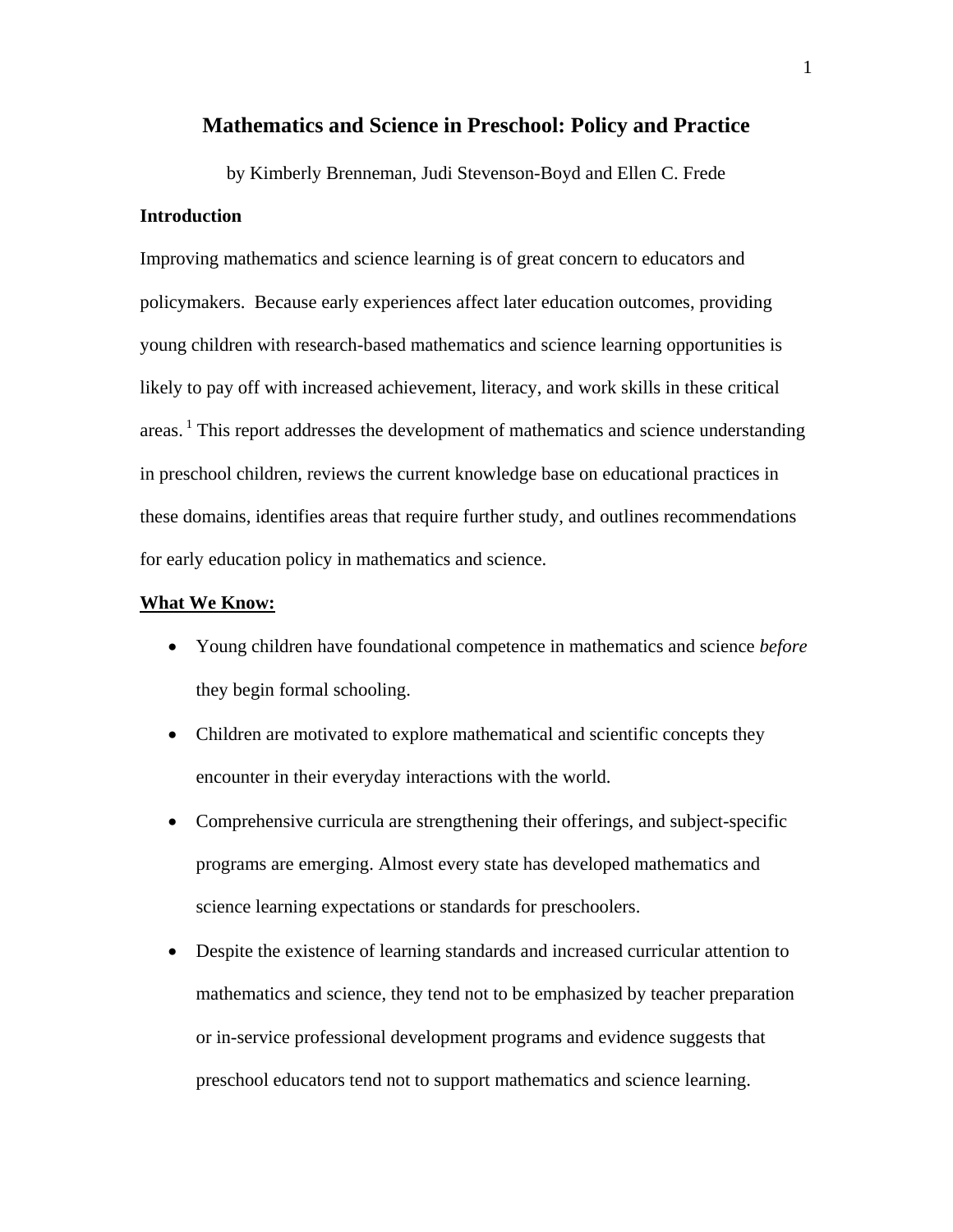• In general, little is known about effective teaching of mathematics in preschool and even less is known about science.

### **Policy Recommendations:**

- Mathematics and science should be treated as essential components of a comprehensive, high-quality preschool program, not as extras.
- Policymakers must be certain that curricula, learning standards, and teaching expectations for early mathematics and science are research based and must outline expectations that are attainable and appropriate for preschool learners.
- Early education policies should define mathematics as more than counting and number, and science should be treated as more than learning lists of facts.
- Pre-service and in-service educators need improved preparation to understand math and science content and to provide experiences integrating this content into their teaching practice.
- Appropriate accountability systems that focus on the classroom, the teacher, and the child must be built to support high-quality early mathematics and science education.
- Mathematics and science learning should be integrated with each other and with other content domains.

#### *1. Foundational Competence in Mathematics and Science*

Very young children demonstrate a natural interest in exploring "everyday" mathematical and scientific concepts. They count steps as they walk up stairs, create patterns with different colored materials, build towers with blocks, and comment that one tower is taller than the other.<sup>2</sup> They question where cow babies come from, observe that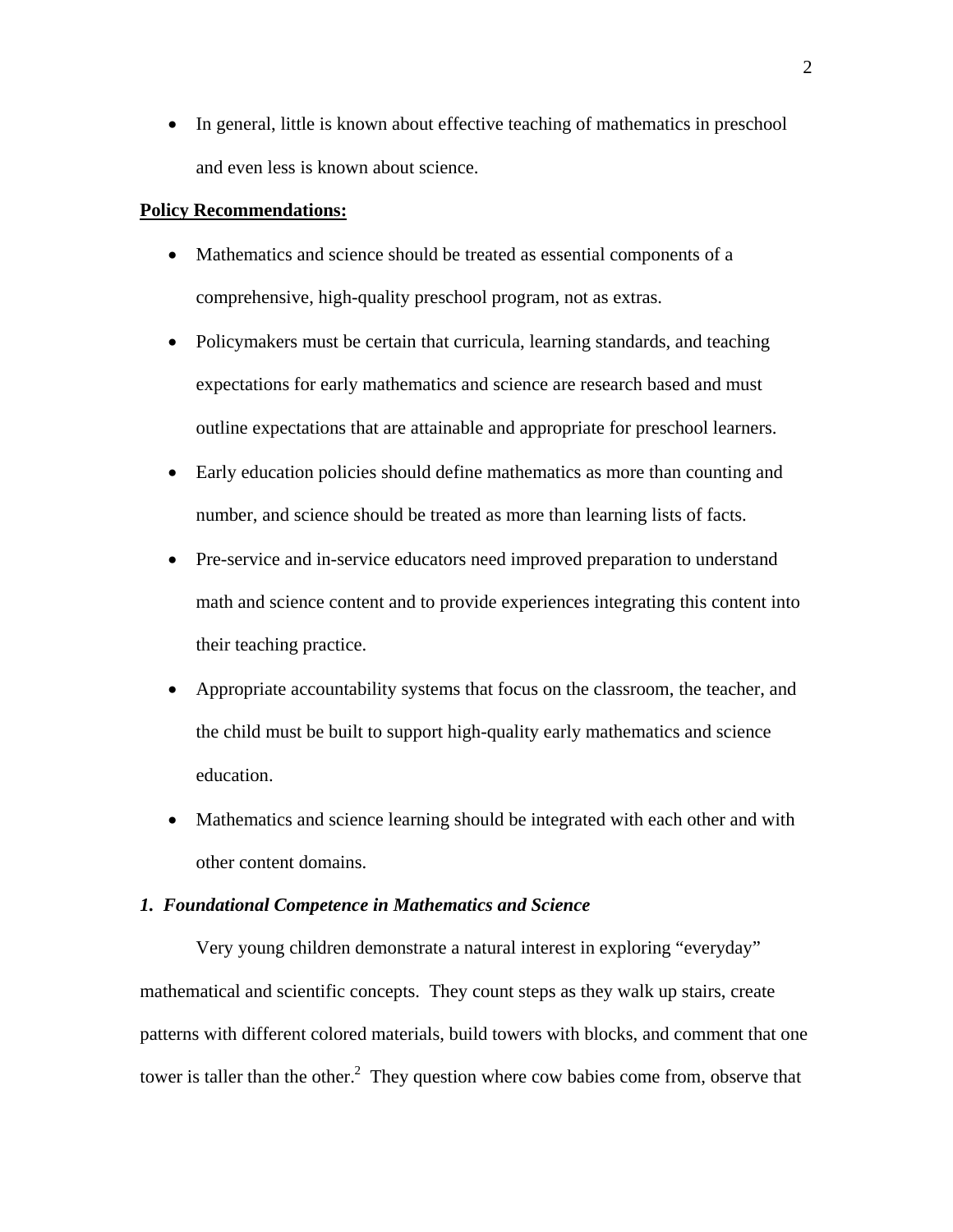people have different color eyes, and generate explanations for this difference.<sup>3</sup> These early explorations and engagement in associated thinking processes serve as foundations for learning as children continue toward more formal understandings. Although mature understanding of mathematical and scientific concepts requires further cognitive development, teachers and parents can support learning by encouraging preschoolers to reason mathematically and scientifically, to explore concepts in these domains, and to explain their thinking as they do so.

#### *1a. Early Mathematics Competence*

When they consider mathematics in preschool, many people (and many preschool teachers) think of learning to count and identify numbers, but young children also possess considerable competence in numerical operations, geometry and spatial relations, measurement, algebraic thinking, and data analysis.

Most preschoolers count verbally, which serves as an explicit sign to adults of the child's burgeoning number skills. However, research suggests that children have a basic understanding of one-to-one correspondence even before they can enumerate a set of objects verbally. Without counting, they can match up two sets of items or point to items in a collection, labeling each with a number, even if it is not the correct number. Evidence also suggests that they can make a matching collection for one that is not visible but is mentally represented. For example, a toddler who retrieves two dog treats for two pets in another room is saying, in effect, "This [one] is for [the first dog], and this [one] is for [the second dog]."<sup>4</sup> Such intuitive understandings and everyday applications of knowledge may help lay the groundwork for later understandings of numerical equivalence and operations, such as addition and subtraction.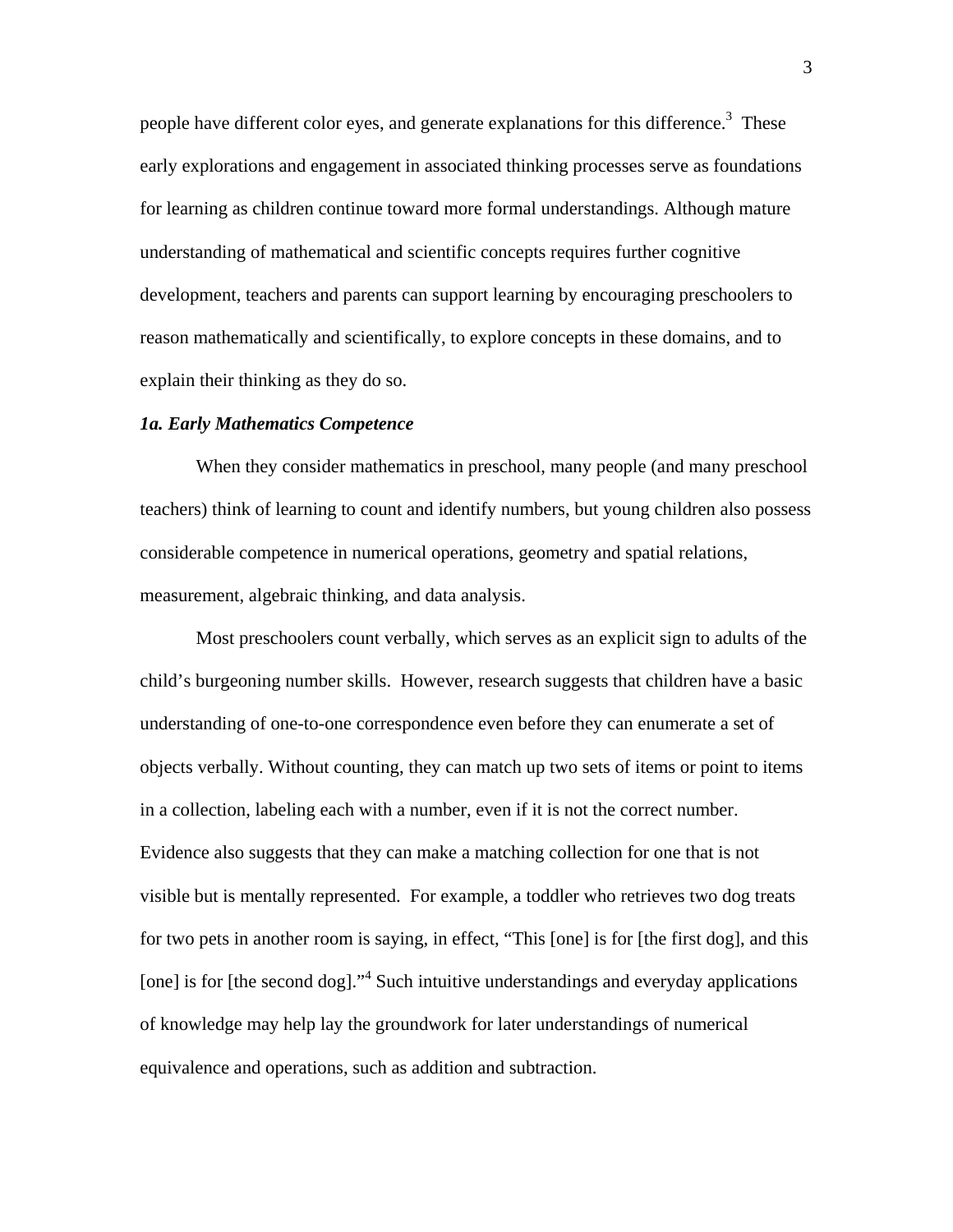Young children also enjoy exploring spatial positions and relationships and properties of geometric shapes.<sup>5</sup> Understanding how one's body moves in space and learning how to manipulate objects and shapes in space are important cognitive developments. Preschoolers learn about spatial relationships and shapes by moving through their classroom and outdoor spaces and by manipulating toys such as puzzles and two- and three-dimensional shapes. They also demonstrate emerging awareness of measurement, long before they know how to use standard measurement tools, when they begin to notice differences in the height, weight, and length of various objects.

Along with curriculum focal points on number and operations, geometry, and measurement, the National Council of Teachers of Mathematics (NCTM)<sup>6</sup> also identifies algebra and data analysis as important, connected content areas. NCTM $^7$  defines algebra simply as a way of thinking and reasoning about relationships. This means that children as young as 3 or 4 years old begin to think algebraically by manipulating pattern blocks, making their own patterns, arranging objects according to a rule, or calling attention to patterns they observe in the environment.<sup>8</sup> The object attributes that children attend to, as part of their emerging geometry and measurement skills, are foundational for data analysis as well. $9$  Children's propensity to collect and sort items by their attributes is a key component of the ability to represent, analyze, and interpret mathematical data.<sup>10</sup>

# *1b. Early Science Competence*

Children entering kindergarten already have a great deal of knowledge about the natural world, including understandings of cause and effect; some of the differences between animate and inanimate objects; ways in which people's beliefs, goals, and desires affect behavior; and substances and their properties. These knowledge domains

4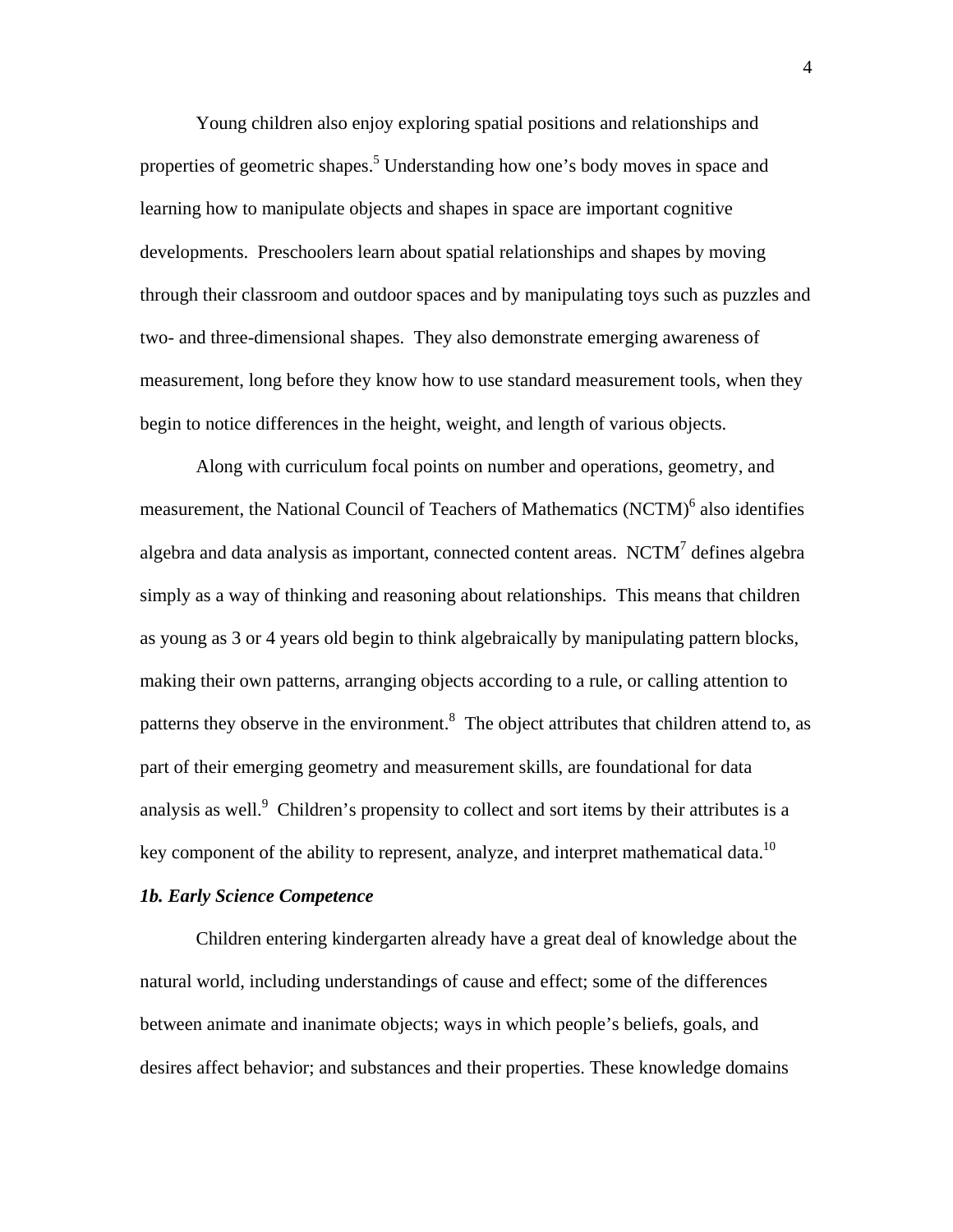include concepts related to physics, biology, psychology, and chemistry (see Duschl, Schweingruber, & Shouse, 2006, for a review).<sup>11</sup>

Consider, for example, young children's understandings of animals and plants. Preschoolers know quite a bit about the differences between animate and inanimate objects and the kinds of changes and states they take.<sup>12</sup> When shown photographs of novel objects, they accurately predict that animates can move by themselves but inanimates cannot<sup>13</sup> and that the insides of an unfamiliar machine are different from those of an unfamiliar animal.<sup>14</sup> Young children distinguish between living and non-living things on a number of critical features. They seem aware that animals and plants can grow and heal but that artifacts cannot, and they understand some aspects of the life cycle of plants and animals.15 Preschoolers can also correctly name germs as causes of illness, and know that germs can transmit disease through physical contact, even though germs are invisible.<sup>16</sup> With educational intervention, they can form a beginning notion of genes and inheritance.<sup>17</sup>

The foregoing examples illustrate that preschool children can think abstractly about various scientific concepts. They also possess dispositions and thinking skills that support later, more sophisticated, scientific reasoning. For example, preschoolers are motivated to clarify ambiguous evidence. When they play with a jack-in-the-box-type toy, and the mechanism that causes the doll to spring from the box is clear, children stop playing with the jack-in-the-box as soon as a new toy is presented. When it is unclear exactly how the first toy works, they continue to explore it, even when a new toy is available.18 Children also persist in asking information-seeking questions of adults until they are given a satisfactory response.<sup>19</sup> In addition to being motivated to understand,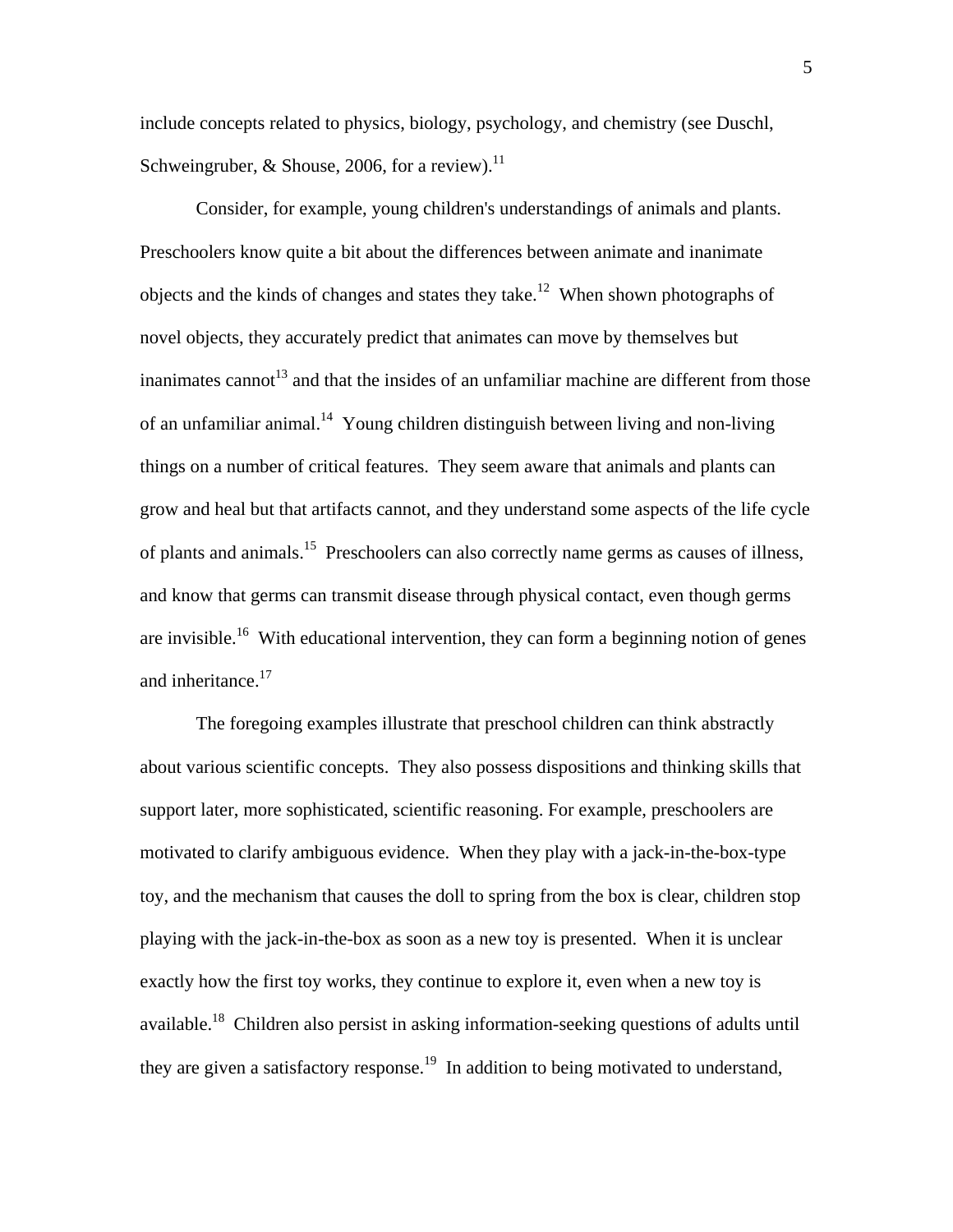young children show specific scientific reasoning skills. Older preschoolers are able to interpret simple data patterns and show some understanding of how different patterns support different conclusions.<sup>20</sup> Often, though, children this age use sophisticated reasoning without being aware that they are doing so and without being able to describe their reasoning.<sup>21</sup> Like all learners, children's use of logical thinking is constrained by their knowledge of, and experience with, the conceptual domain they are reasoning about; whether the problem being posed makes sense to them; and whether they are comfortable in the assessment situation.

## *2. School Readiness and Achievement*

Children have very positive attitudes toward mathematics and science during the preschool years, and opportunities to use mathematics and logical thinking to solve problems help children develop dispositions such as curiosity, imagination, flexibility, inventiveness, and persistence. These positive attitudes toward learning contribute to future success in and out of school and should be preserved by providing appropriate materials and instruction in the preschool years. $^{22}$ 

Supporting children's early mathematical thinking has implications for school readiness which, in turn, impacts later achievement. A recent analysis of the links between school readiness indicators and school achievement in six large-scale studies revealed a strong correlation between mathematics skills at school entry and later mathematics and reading achievement.<sup>23</sup>

The research base in early mathematics and science can be leveraged to design appropriate learning experiences, build further understandings, and prepare children for the mathematics and science they will encounter in school. However, work remains to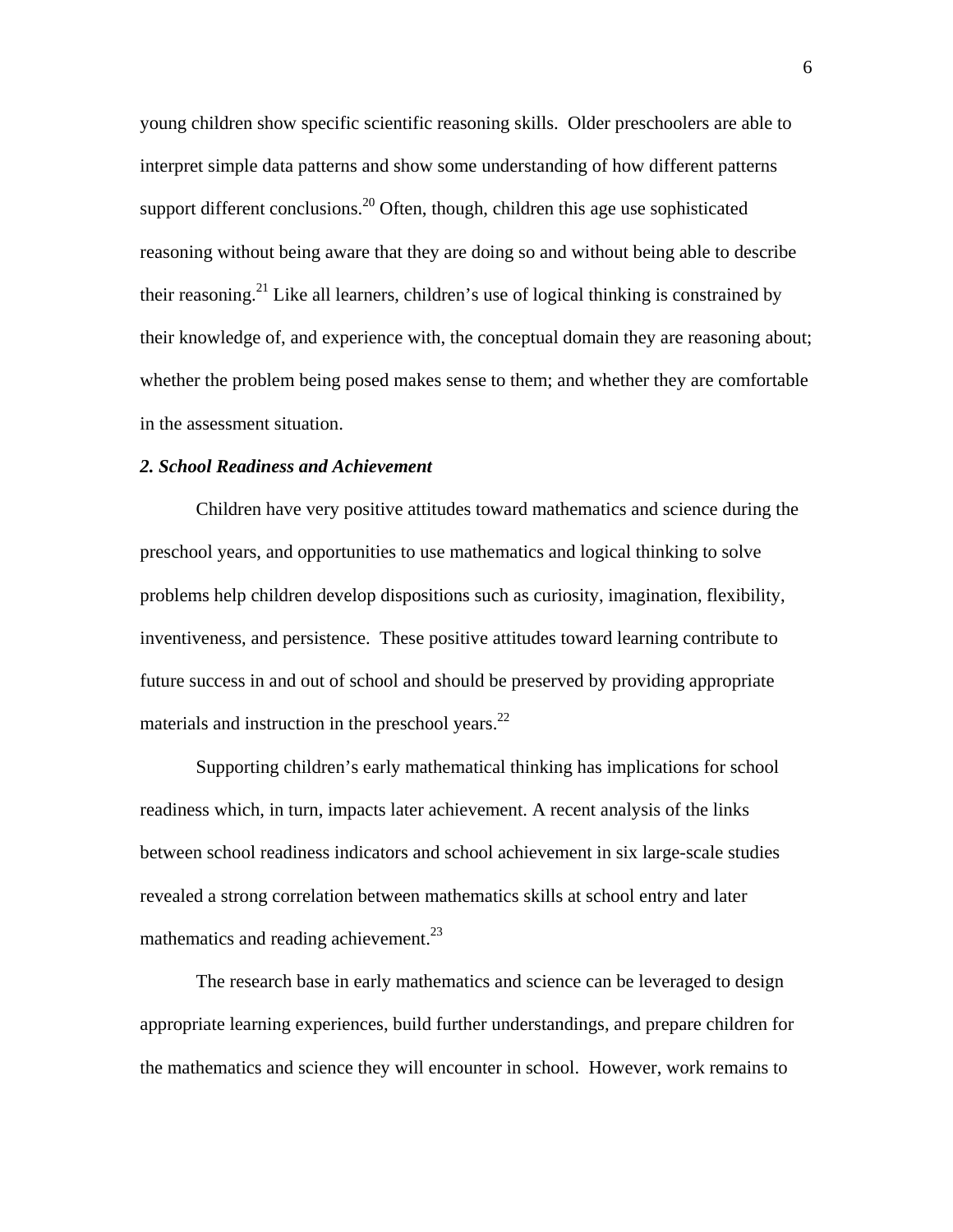describe the course of development in these domains, to understand the ways

development can best be supported for diverse learners, and to identify the links between early knowledge and skills and later school achievement. The importance of identifying learning trajectories or pathways in math and science domains has been acknowledged in the current educational literature,<sup>24</sup> and progress is being made, especially in the field of mathematics (e.g., Clements & Sarama,  $2004$ )<sup>25</sup>

# *3. Connections among Literacy, Mathematics, and Science*

As researchers continue to explore the importance of specific science and math experiences and skills for school readiness and later achievement, we already know that early math and science experiences matter because they can support *language and literacy* development, independent of any effect on later math and science achievement.

Science and math interactions support vocabulary development by exposing children to a variety of new words in meaningful contexts. The practices of math and science are described using verbs such as observe, predict, estimate, sort, experiment, and so on. As children engage in these practices, they learn new nouns to label what they are observing—chrysalis, roots, seed pods, parallelogram—and use adjectives to describe attributes—sticky, dirty, roundish, pointy, more than, and less than. Research suggests that exposure to uncommon vocabulary words predicts vocabulary development, which predicts reading achievement<sup>26</sup> and that participation in sustained science experiences results in vocabulary gains for preschoolers.<sup>27</sup>

Conversations about objects that are not present or events in the past or future support the development of abstract reasoning and are related to literacy skills.<sup>28</sup> Such conversations often occur in the context of a science activity when children make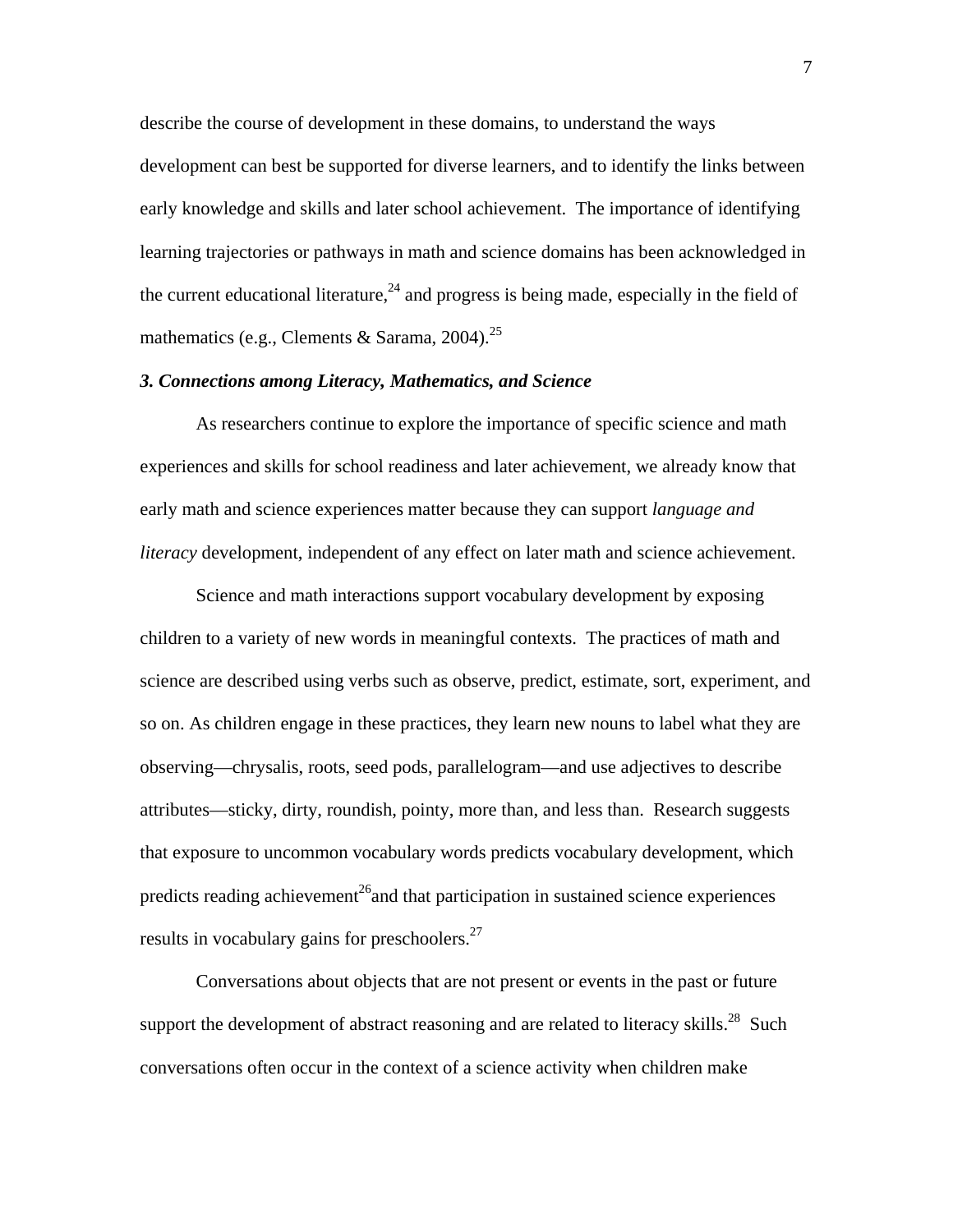predictions and plan explorations.<sup>29</sup> Children who are asked, "What should we do to find out?" must use language to describe a plan for the future. When they are asked, "What will happen if…?" or "Why do you think seeds need water to sprout?," they are required to reason and talk about objects, events, and changes that they have not yet experienced.<sup>30</sup> Similarly, explaining results and their causes supports the use of complex grammatical structures such as embedded clauses and prepositional phrases. Children's growing science content knowledge and their developing language skills mutually reinforce each other.<sup>31</sup> Encouraging children to talk about their observations, thoughts, and reasoning as part of mathematical and scientific play helps them develop not just their facility with the language of mathematics, but also more general communication skills and their awareness of their own thinking.32

Math and science explorations can be used to support literacy development. The content of fiction and nonfiction books can be scientific or mathematical and can serve as the basis for extended conversations between children and adults around key science and math content and ideas.<sup>33</sup> When teachers create science charts to record children's observations, predictions, and explanations of results, they illustrate the links between spoken and written language and support growing print concepts. Producing simple graphs, recording numerical data on charts, and documenting how math problems were solved encourages children to use numerals or other symbols that represent number. Science journals can also be successfully incorporated into preschool activities as tools for supporting the growth of both science and literacy skills. A rich language interaction occurs as children watch their ideas and words translated into print as a teacher transcribes what children have to say about their entry. Recording in journals also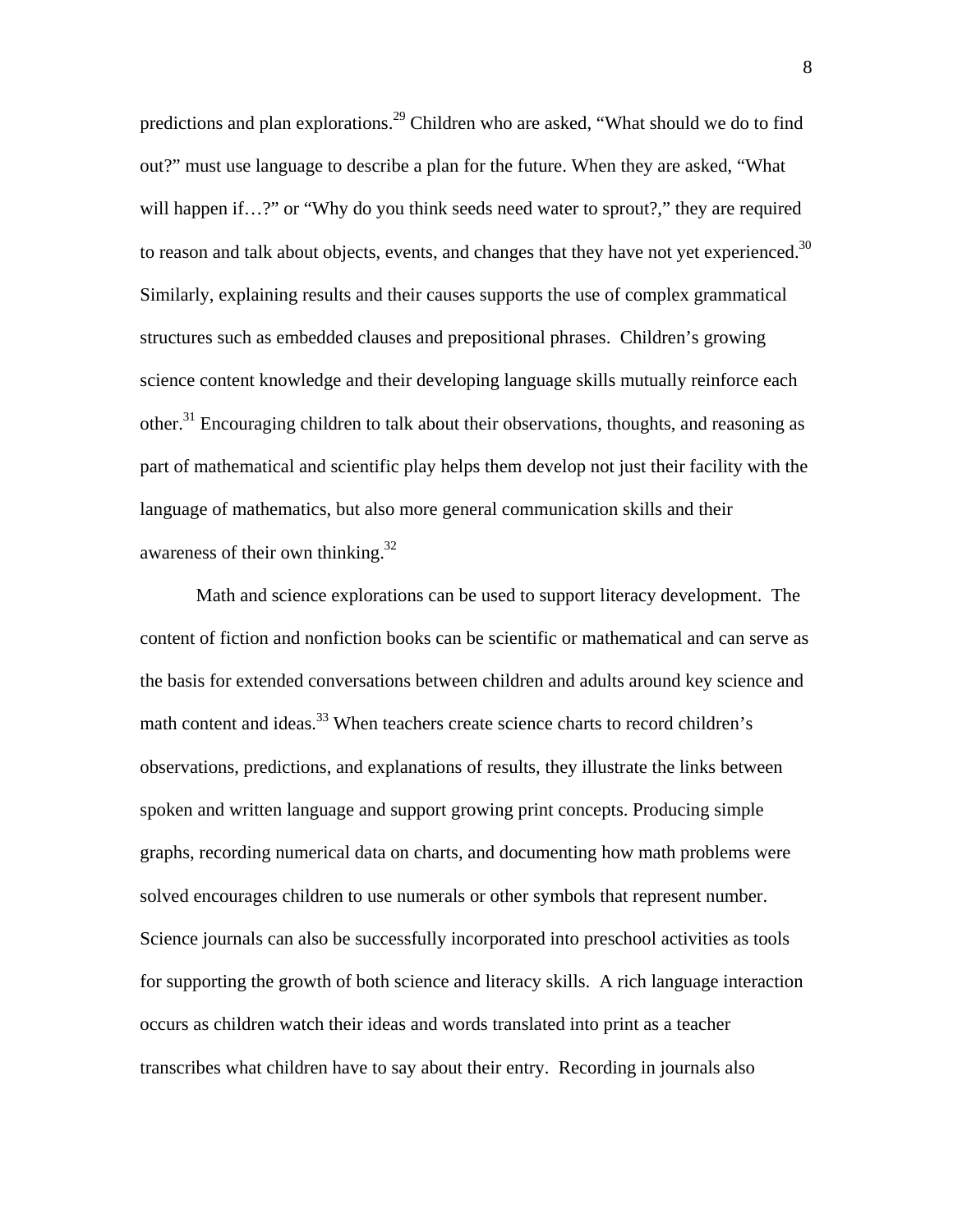provides opportunities for children to practice their own growing printing and spelling skills. $34$ 

#### **Critical Issues**

Basic research has identified mathematics and science competencies in young children. For mathematics especially, we have evidence that early skills are associated with positive school achievement in both mathematics and literacy. The case for early science is less well developed, in part because the particular thinking skills associated with science can be applied to just about any content, making it less clear which skills and content are uniquely scientific.<sup>35</sup> Nevertheless, science joins mathematics and literacy as a domain that early education experts and policymakers believe is foundational for future learning. Further issues addressed in this brief include: 1) the development of comprehensive early learning standards; 2) the development of appropriate and effective curricula; 3) issues of accountability and assessment; 4) teacher preparation and professional development; and 5) home-school connections.

# *1. Early Learning Standards*

In 2002, the National Association for the Education of Young Children (NAEYC) and NCTM issued a joint statement to "affirm that high-quality, challenging, and accessible mathematics education for 3- to 6-year-old children is a vital foundation for future mathematics learning."36 The document outlines recommendations for educational professionals who teach young children and describes ways in which institutions, curriculum developers, and policymakers can support quality mathematics in preschool classrooms. Many of these recommendations are incorporated into this brief. At this time, parallel documents have not been developed for early science education.<sup>37</sup> Head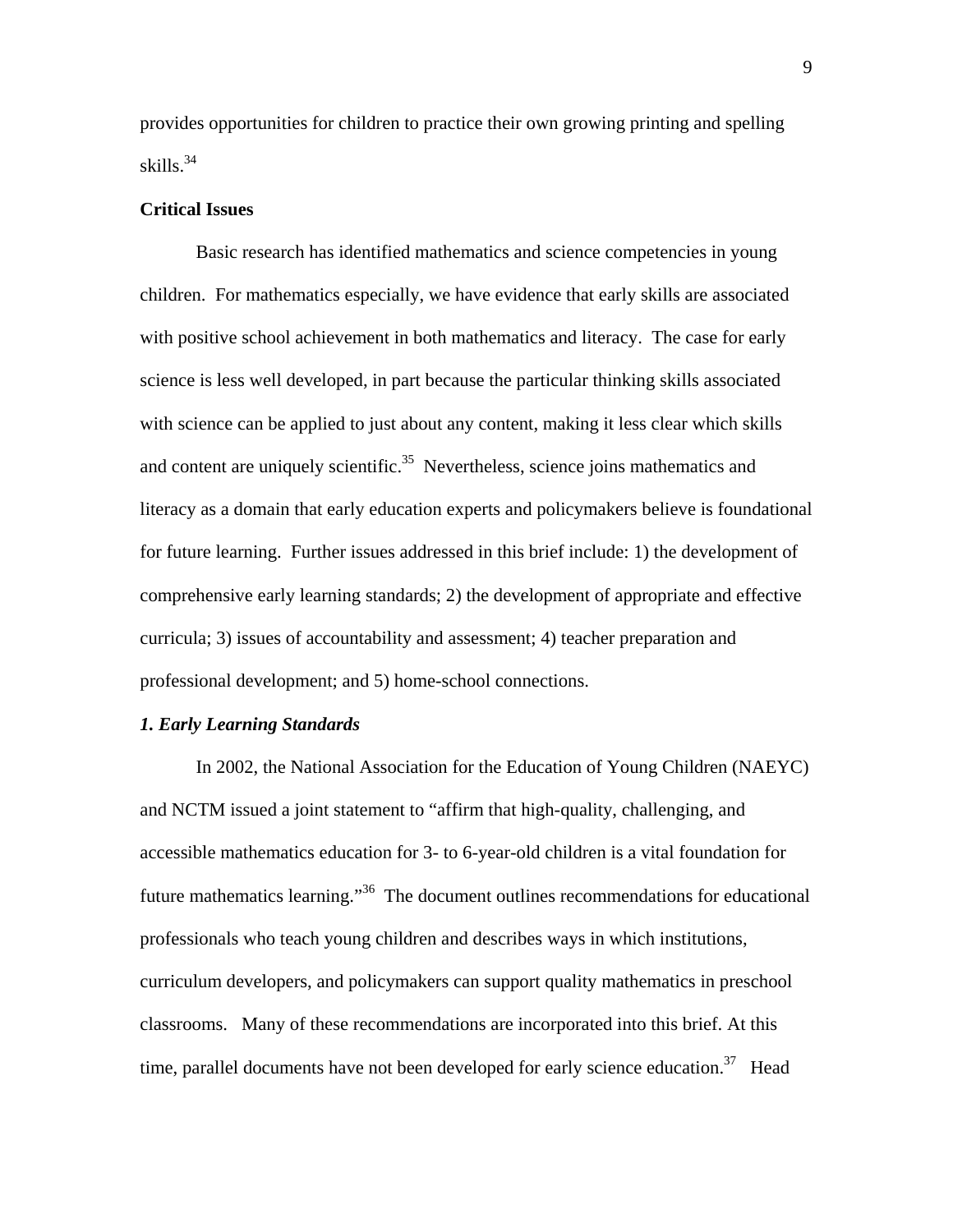Start also includes math and science among the eight developmental domains in their Child Outcomes Framework.<sup>38</sup> Further, the 2007 reauthorization of the Head Start Act<sup>39</sup> adds mathematics, science, and approaches to learning as areas that teachers should include in classroom learning experiences to improve school readiness.

Most U.S. states have developed and published at least one set of early learning standards and/or learning expectations that describe what children should know and be able to do when they enter kindergarten. Used as intended, these standards can support teaching and learning by providing a comprehensive description of the knowledge and skills children should have, guidance to administrators and teachers as they design or choose curricular experiences for young learners, and benchmarks for educators to assess the quality of their offerings. Standards can also support continuity between the skills children attain during preschool and the ones they will need to succeed in school.<sup>40</sup>

Experts in early mathematics agree that standards should be research based and should focus on "big" ideas, including numbers and operations, geometry and spatial relations, and algebraic thinking/problem solving.<sup>41</sup> Current standards tend to include numbers, operations, and geometry and spatial relations, but the specific indicators or goals for these topics vary greatly from state to state. Algebraic thinking and data analysis are less likely to be addressed by standards.<sup>42</sup> To our knowledge no analysis of science standards has been published, but expectations for science are included in most state learning outcomes. At the K-8 level, science educators and policymakers are calling for learning expectations that focus on the big ideas of science;  $43$  this is also a reasonable goal for preschool expectations. However, until research identifies the key science process skills and content that predict improved school readiness and outcomes, it is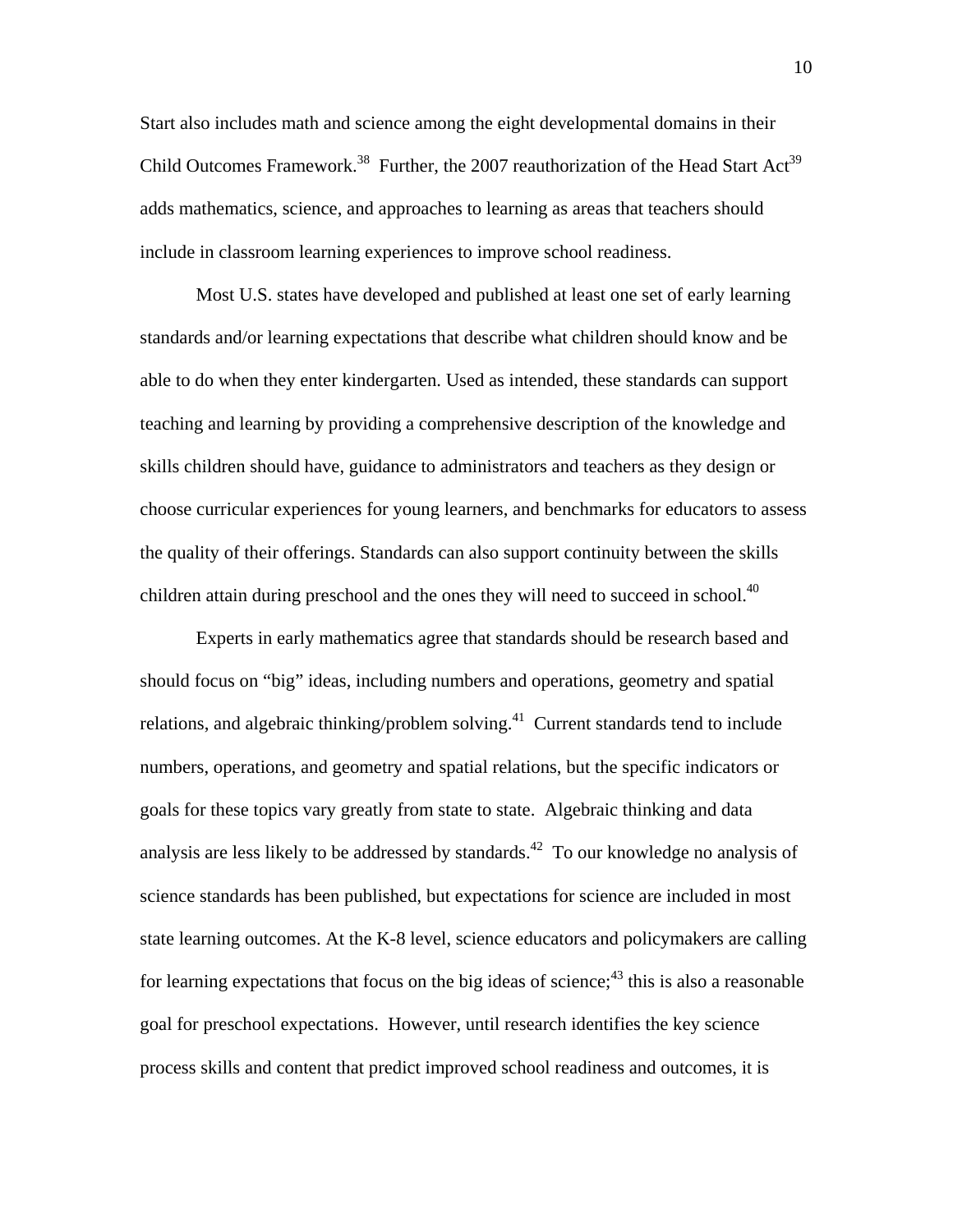likely that the specific performance indicators will continue to be inconsistent from state to state.

# *2. Curriculum and Classroom Practices: More Than Counting on the Calendar and Describing the Weather*

A quality curriculum supports skills that relate to later achievement. For mathematics, it provides experiences that not only encourage thinking and reasoning about numbers but support investigations into size, quantity, properties of objects, patterns, space, and measurement. Preschoolers learn mathematics through concrete experiences with materials and through intentional interactions by their teachers to extend their thinking.44 In most high-quality preschool programs, mathematical thinking and reasoning are encouraged as children engage in activities such as counting, measuring, constructing with blocks, playing board and card games, and engaging in dramatic play, music, and art.<sup>45</sup> By providing children with an environment that is mathematically rich, teachers lay the foundation for their students' future success at learning school mathematics.<sup>46</sup> Similarly, a quality preschool environment supports children as they learn key content and practices of science by providing opportunities to observe, explore, experiment with, question, and discuss a range of scientific phenomena.<sup>47</sup> Children learn when questions and reasoning are encouraged when they explore the world around them. By providing these opportunities, teachers help children hone their thinking skills and to clarify their informal ideas about science.<sup>48</sup>

Mathematics and science are part of many widely used, comprehensive curricula. A number of curricula are strengthening their offerings in these domains. HighScope has developed *Numbers Plus,* which is aligned with NCTM standards and focuses on number,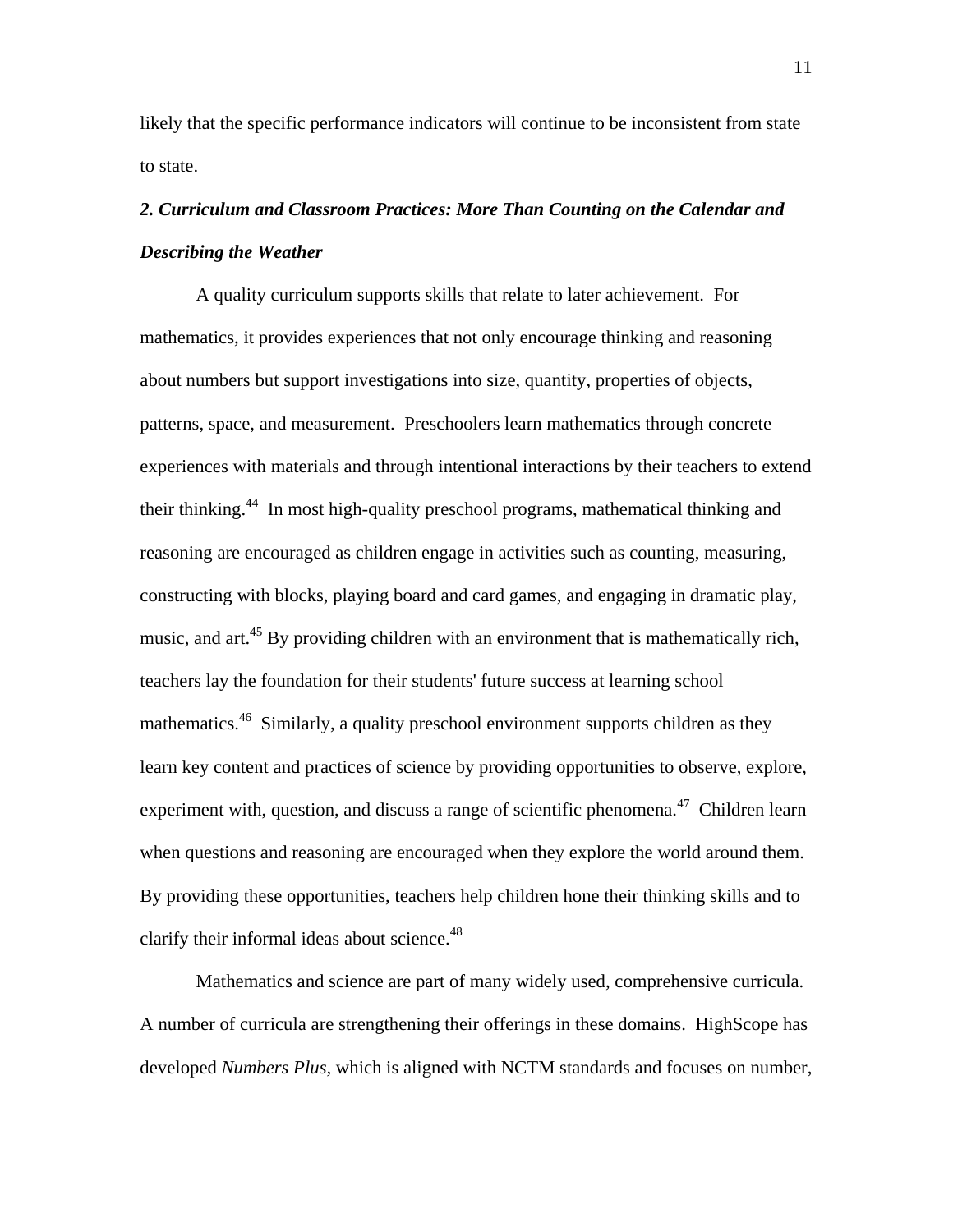operations, geometry, measurement, algebra, and data analysis.49 Key developmental indicators and instructional strategies for science and technology are included in the HighScope comprehensive preschool curriculum.<sup>50</sup> The developers of the Creative Curriculum recently published an extensive mathematics supplement and math kits to support instruction in number, geometry, data, patterns, and measurement,  $51$  and they also have augmented science (and social studies) offerings with *Study Starters*. These volumes are guides for teachers designed to help them identify children's questions and ideas and to build learning experiences around them.

Curriculum developers should be cognizant of the ways in which math and science (as well as other domains) are mutually supporting. Teachers who design and implement classroom experiences should integrate mathematics and science with each other and with other activities. Learning experiences that cut across curricular areas are important for children's conceptual development but are also practically important as teachers design activities to support multiple learning goals in a very full curriculum.<sup>52</sup>

In addition to integrated curricula, "layover" programs that focus on preschool mathematics and science exist, although many have not been evaluated empirically.<sup>53</sup> A recent special issue of *Early Childhood Research Quarterly*<sup>54</sup> featured a number of these approaches to mathematics and science learning. Although the programs vary in the extent to which they have been studied empirically, each is based on the research literature on young children's learning. Further, most have been used with learners from low-income populations. Identifying learning supports for these children who often arrive at school behind their more affluent peers in mathematics understanding is critical.55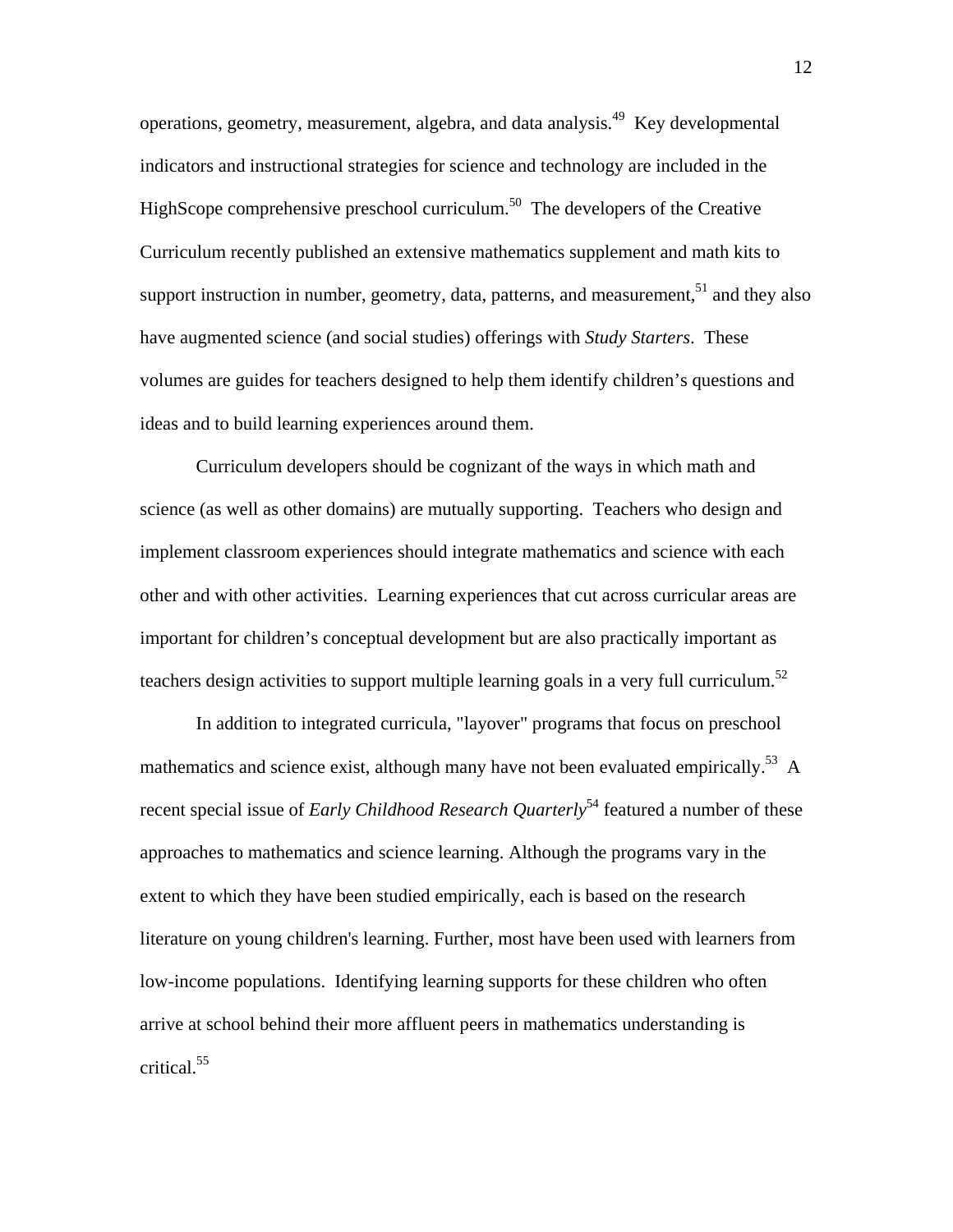Despite the existence of standards and some curricular supports for incorporating math and science into early education, very few math and science experiences are available in classrooms<sup>56</sup> and what little does occur is rarely of high quality.<sup>57</sup> Even when preschool teachers agree that mathematics is important and believe that they are exposing children to mathematical discussions, classroom observations reveal that very little mathematical content is being presented. In 12 hours of observation, Graham and colleagues<sup>58</sup> report just three examples of planned math activities and only 12 examples of spontaneous discussion. Rudd and her collaborators<sup>59</sup> saw *no* examples of planned mathematics activities in 40 hours of observation, and teachers' spontaneous mathematical utterances overwhelmingly involved counting or discussion of spatial concepts (over, under, inside) rather than operations, patterns, or even shape concepts. For science, teachers spend little time engaged in either planned or spontaneous sciencerelevant activities<sup>60</sup> and the science area is one of the least likely centers to be visited by teachers during children's free choice time.<sup>61</sup>

# *3. Accountability and Assessment*

As the number of children enrolled in preschool programs increases, so will the need for valid and reliable ways to assess programs' effectiveness for enhancing student learning.<sup>62</sup> In the upper grades, group-administered testing is the norm; however, this is not recommended, nor perhaps even possible, with preliterate, preschool children.<sup>63</sup> One move has been to develop performance-based assessment tools that rely on systematic teacher observation and documentation of children's ongoing behavior and samples of children's work using a standard checklist or scale.<sup>64</sup> In addition to performance-based assessment tools, a number of individually administered early childhood mathematics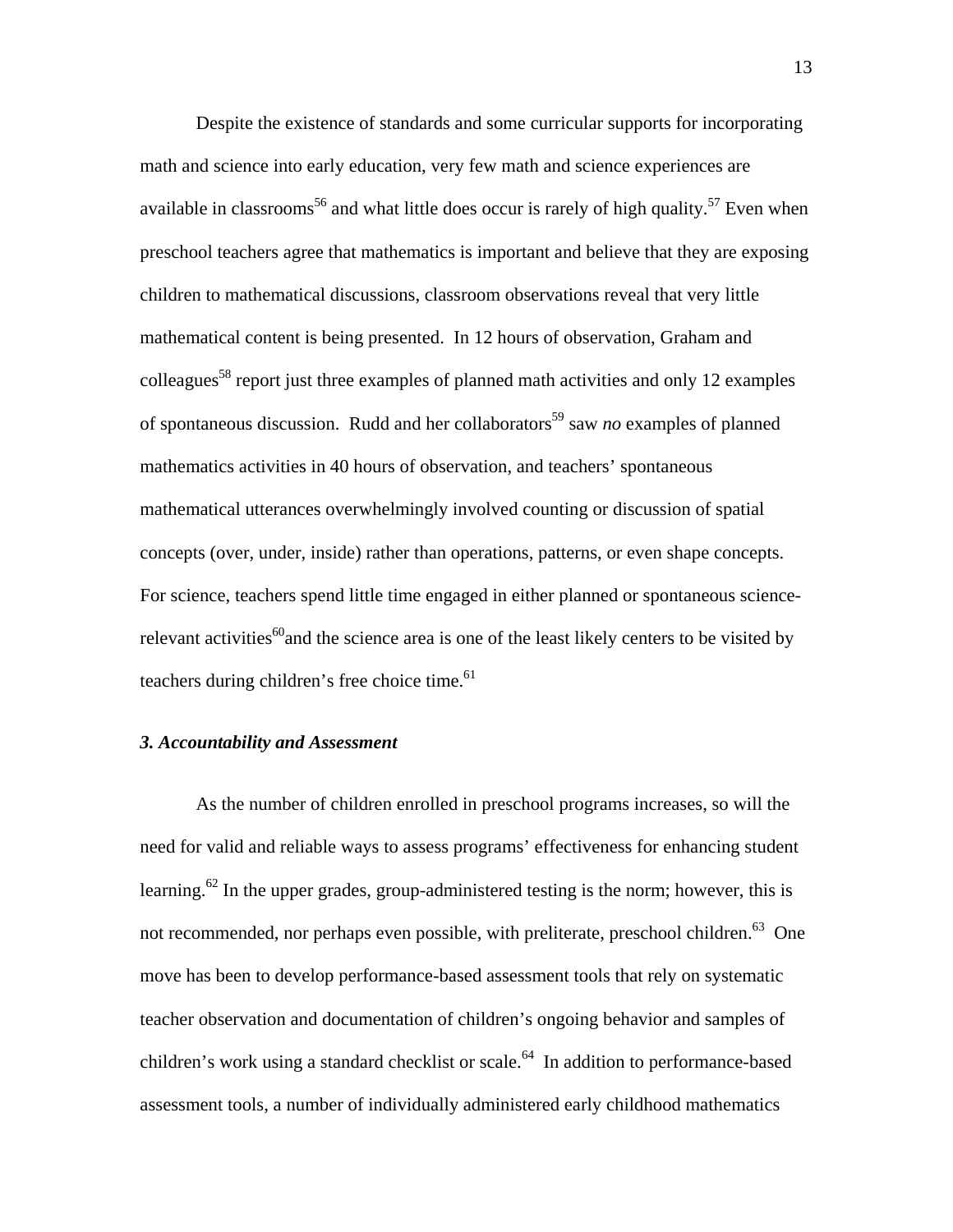assessments exist or are being developed. These include the Child Math Assessment  $(CMA)$ ,<sup>65</sup> the Early Mathematics Assessment System  $(EMAS)$ ,<sup>66</sup> and the Research-Based Early Maths Assessment (REMA).<sup>67</sup> University of Miami researches have developed a direct assessment of preschool science that assesses a wide range of content knowledge and process skills in science.<sup>68</sup>

Teachers employ more informal assessment techniques every day to identify children's interests, strengths, and needs. Once identified, the teacher can plan learning experiences that build on and extend strengths and address learners' needs. The recommended approach for doing so in mathematics and science is to gather multiple forms of evidence for particular skills or learning indicators. These include observations of children's interactions with materials, one-on-one discussions with them, documentation of conversations with peers, and examples of their drawings.<sup>69</sup> Of course, accurate and complete learning assessments depend on teachers understanding the range of learning indicators to which they should attend. Without this awareness, there is some danger of falling back on familiar, easily recognized skills as evidence for children's learning. Just as knowing the alphabet is only one small piece of literacy, we must be careful that children's rote memorization of the count list or science facts is not taken as evidence for mathematical or scientific understanding. Certainly counting and facts are critical to knowledge in these domains, but they are only pieces, not the whole picture.

Although there is reasonable concern that assessments can narrow what teachers teach, <sup>70</sup> for math and science, which are often overlooked in the preschool classroom, well designed, comprehensive assessment tools can support and expand the learning activities offered by teachers. Assessments that identify the knowledge and skills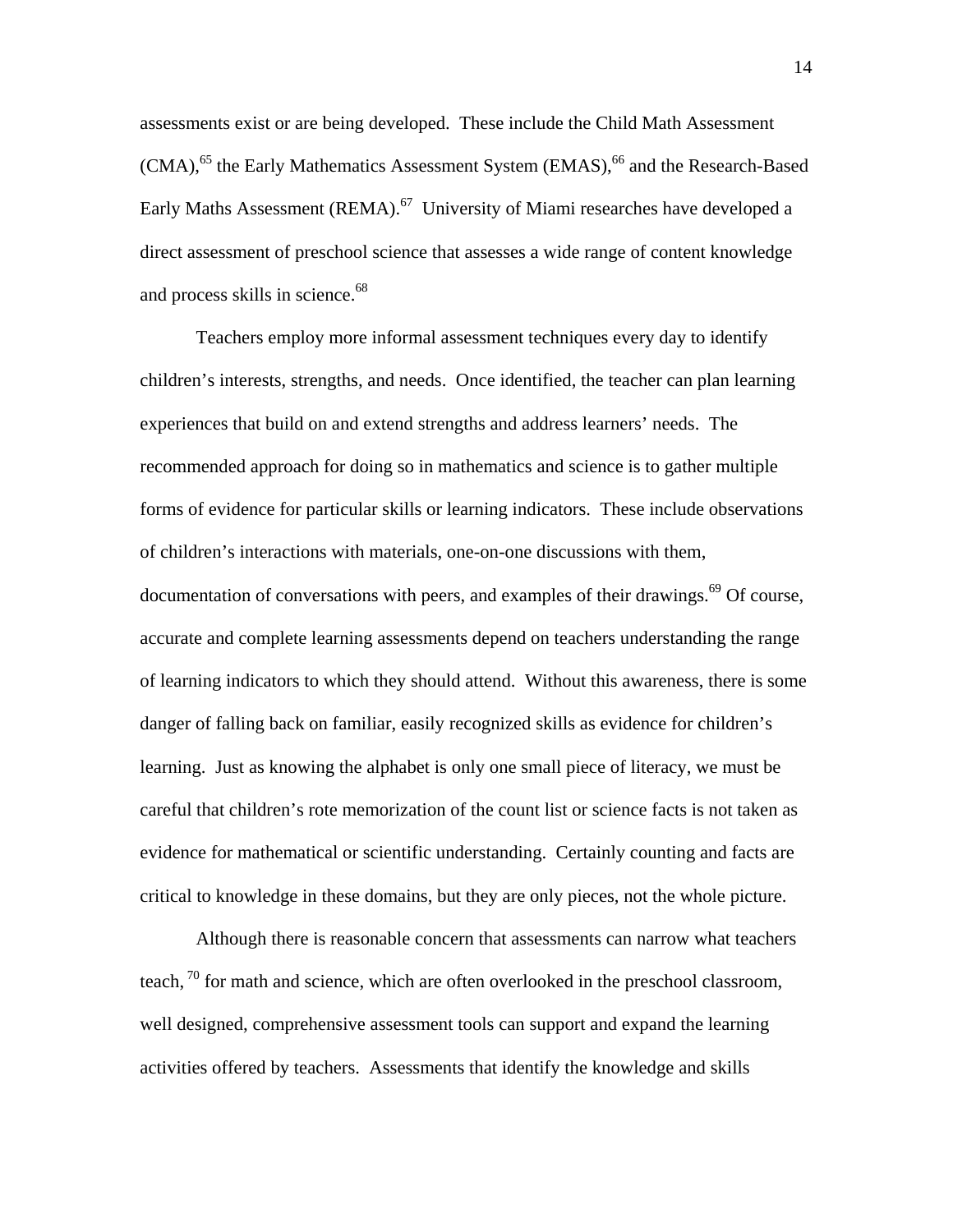preschoolers learn across mathematics and science domains, describe expected learning trajectories and ranges for these, and provide illustrative examples of what children are capable of achieving can lead to more intentional instruction and expanded learning opportunities for children in mathematics and science.

# *4. Teacher Preparation and Professional Development*

Although math and science learning materials on their own may provide learning opportunities for young children, it is important for teachers to have a deep knowledge base regarding the development of children's mathematical (and science) thinking and learning.<sup>71</sup> By understanding children's development, teachers are better prepared to identify moments when math and science learning is taking place, to assess what an individual child knows or needs to know about a particular concept, and to plan for future instruction. Recent studies have also demonstrated a direct link between teacher behavior and children's math learning. Specifically, the amount of math-related talk a teacher engages in is correlated with the growth of students' mathematical knowledge over the school year.<sup>72</sup> Unfortunately, very little time is dedicated to mathematics talk. Even when there is math-related conversation, it rarely lasts longer than a minute and is focused on basic, rudimentary concepts such as names of shapes or numeral identification.<sup>73</sup>

Although little research has addressed the actual math and science competencies of early childhood educators, we know that many consider these subjects to be difficult to teach.<sup>74</sup> This is not surprising because teachers traditionally have not been prepared to teach domain-specific knowledge, aside from literacy, to young children.<sup>75</sup> A recent review of requirements for pre-service, early childhood teachers in New Jersey reveals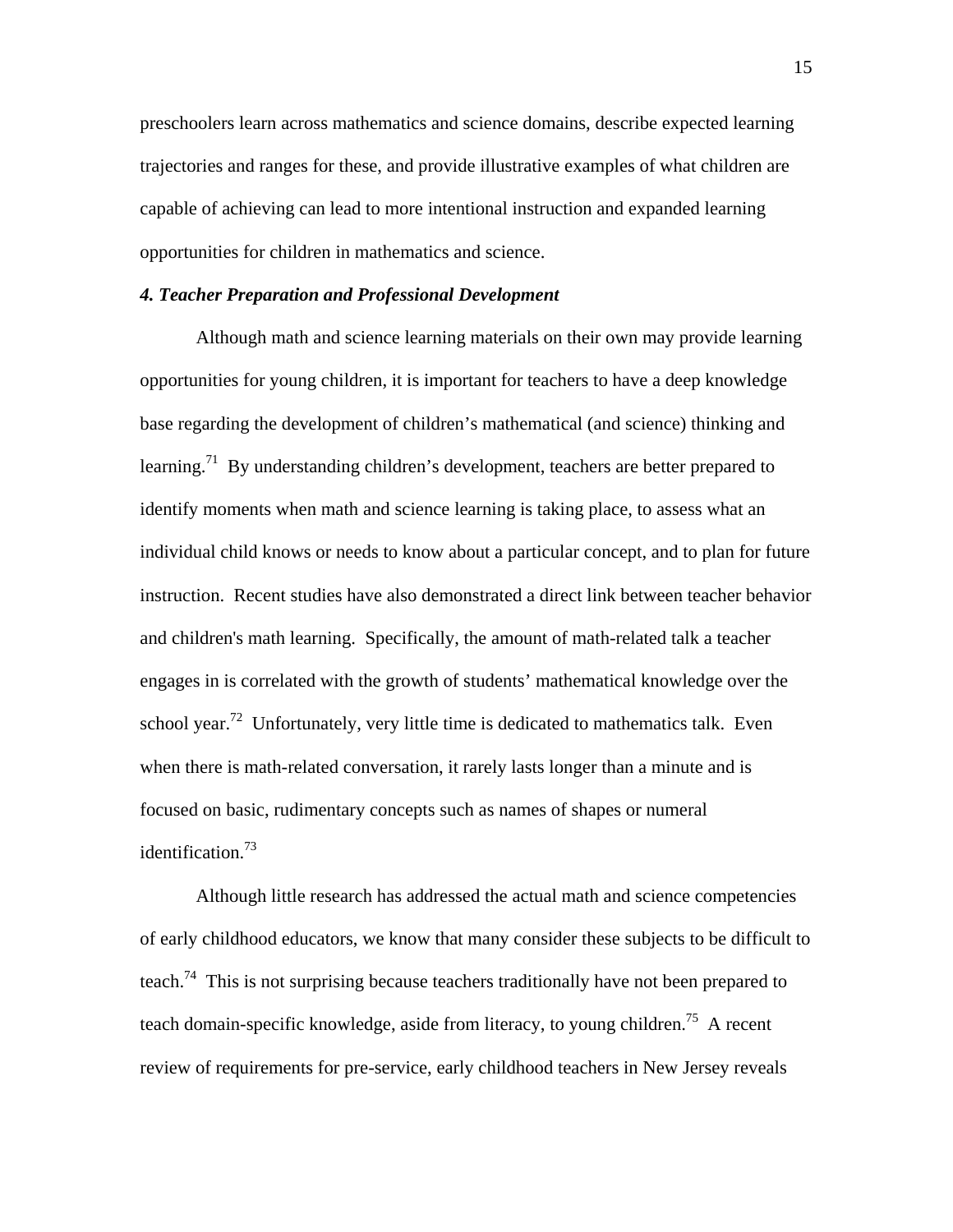that their teacher preparation programs require relatively little coursework in math and science and that science was very unlikely to be linked to a practicum experience.<sup>76</sup> The story for in-service professional development in mathematics and science is similarly discouraging. Among the 50 state-funded preschool programs, 41 require at least 15 hours of in-service training per year.<sup>77</sup> Decisions regarding content tend to be determined locally which means that there is no guarantee that teachers will receive training in mathematics and science. Further, if teachers do attend workshops on math or science, these often do not provide the kind of experience necessary to bring about meaningful changes in content knowledge or teaching practices. Professional development should move beyond one-day workshops and into models that allow teachers to explore deeply the content and pedagogy of science and mathematics.<sup>78</sup> Programs that focus on children's learning trajectories seem to facilitate teachers' understanding of how children learn math and how their curriculum and teaching approaches can further this development.<sup>79</sup> An innovative program that encouraged both pre- and in-service teachers to study and reflect on their own teaching and children's mathematical and scientific thinking resulted in better attitudes about mathematics and extensions of classroom activities beyond teaching shapes and counting sequences. More importantly, teacher participation was linked to positive math learning outcomes for children.<sup>80</sup>

# *5. Home-School Connections*

Like many teachers, parents report trying to help their children learn math, but they feel less capable to support early math than they do literacy. Many of the recommendations one would make to improve early math and science teaching apply equally to improving the home environment's learning supports. These include educating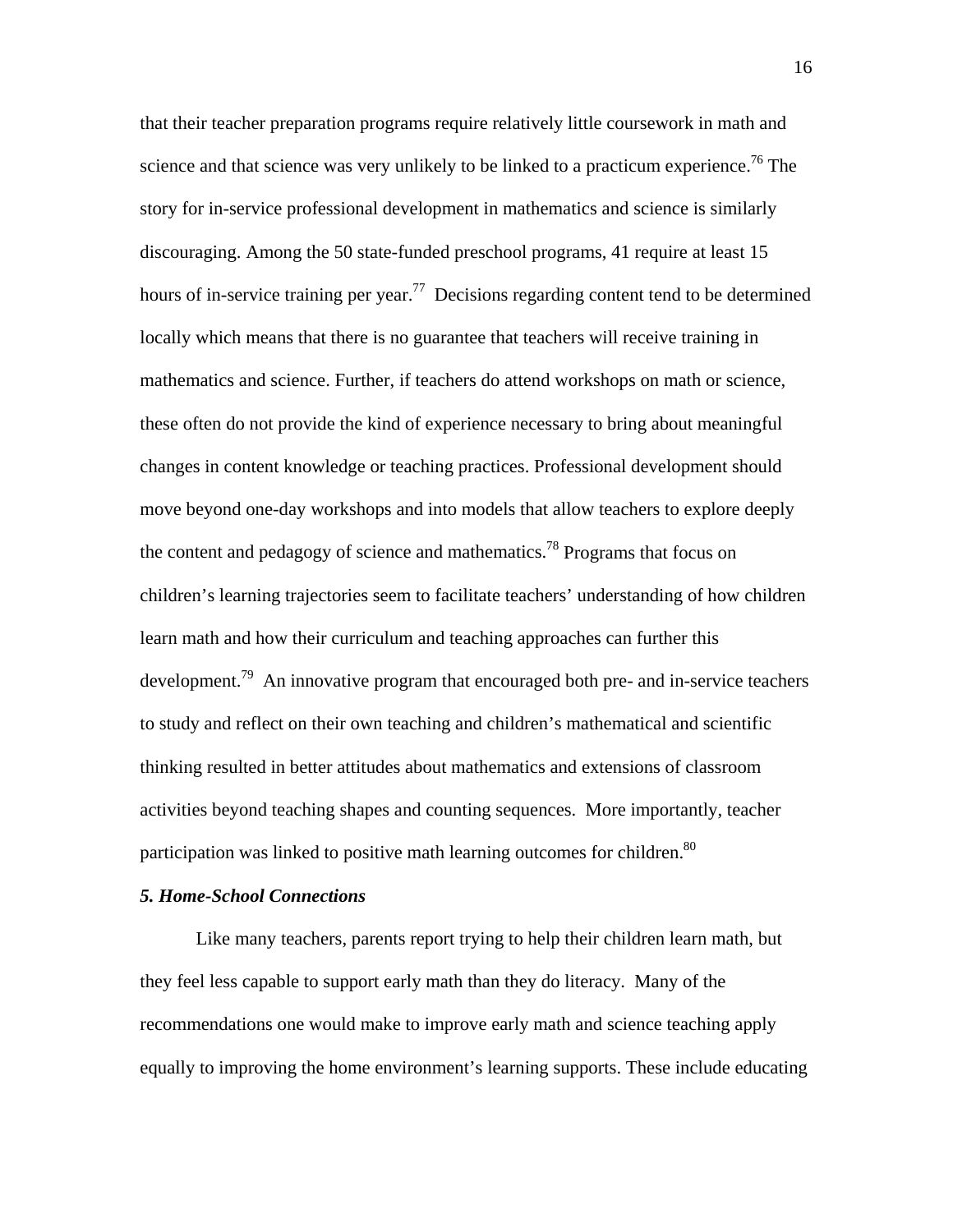parents about the importance of early math, providing concrete examples of the ways preschoolers learn math, and providing ways to leverage and increase children's natural interest in math ideas. $81$ 

Efforts to increase parental involvement should involve more than providing materials; this kind of approach does not educate parents and is particularly ineffective with families most in need of assistance and support. $82$  True support requires personal interactions and special training with families that reinforce their critical role in their child's learning and provide clear strategies for supporting it. A successful parent education program designed by Starkey and Klein<sup>83</sup> met the criteria of sustained learning experiences for parents and addressed a range of mathematical topics with specific activity ideas. Experienced teachers modeled activities and directly supported parents' efforts to engage with their children. Parents were very interested in supporting their children's mathematical learning once provided with strategies for doing so. Most important, children whose families participated showed developmental gains in their emergent mathematics knowledge.

A number of authors suggest that professional development for early math and science should provide teachers with strategies to involve and inform parents, and there is some evidence of success on this front.<sup>84</sup> As noted by Cannon and Ginsburg,  $85$  preschool teachers often share parents' lack of knowledge about supporting early math learning. For this reason, effective professional development becomes even more important if teachers, in addition to supporting children's math and science learning directly, are also doing so indirectly by educating their parents.

# **Conclusion**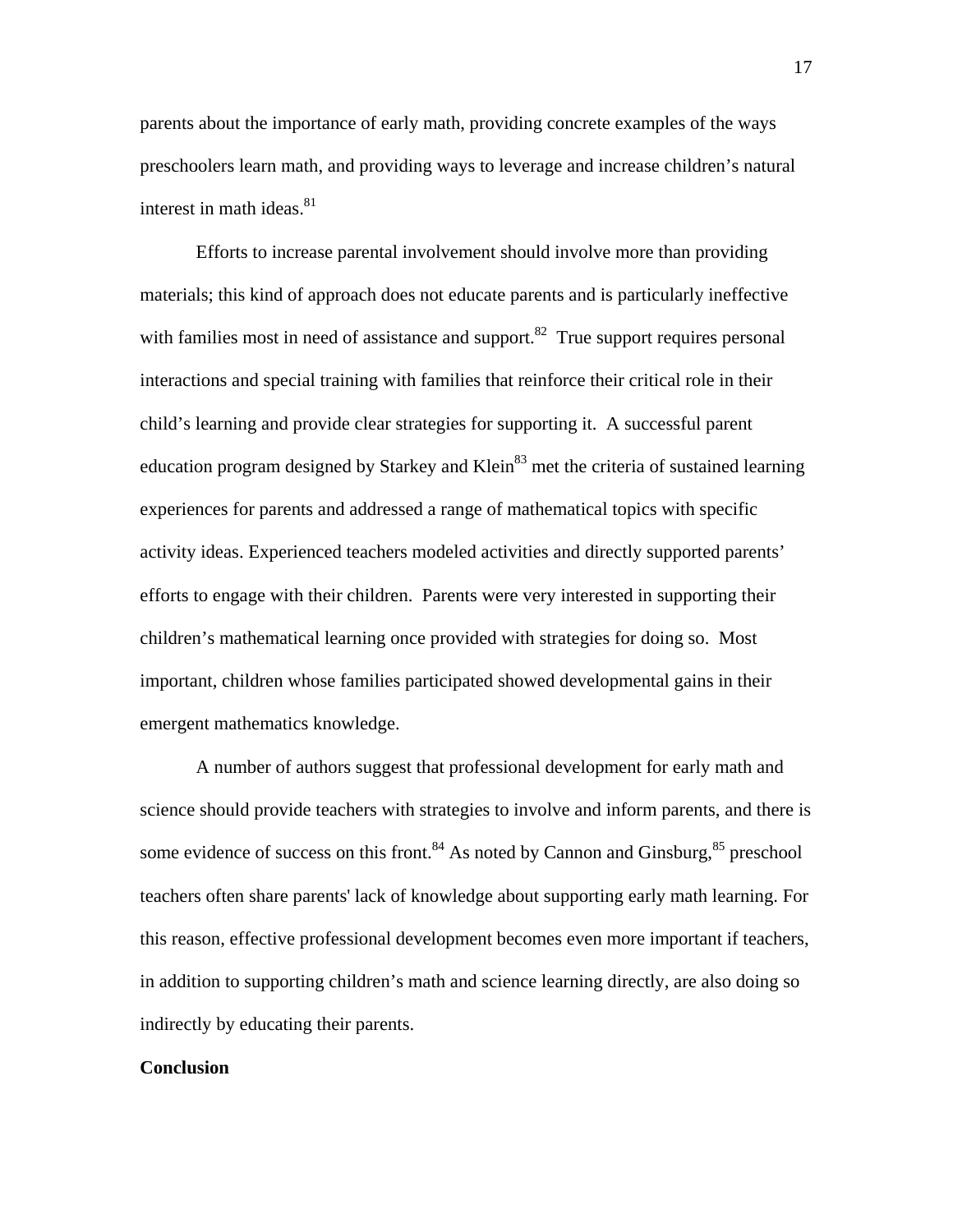Researchers, educators, and policymakers agree that improving the mathematical and scientific readiness of young children is a critical educational goal. Some progress has been made in meeting this challenge. A rich research base identifies the wide range of mathematics and science competencies of preschool children. We must go beyond identification to describe the developmental trajectories or learning progressions for particular skills,  $^{86}$  and this work is well underway in early mathematics.  $^{87}$  Recognition of the importance of early math and science is evidenced by the fact that standards for early mathematics and science learning are in place in almost every state. A number of widely used preschool curricula are strengthening their offerings in mathematics and, to a lesser extent, science. True research-based curricula for early math have been developed and continue to be tested for effectiveness. Early science programs also exist and some are being evaluated for effects on learning outcomes. The need to assess young children's learning in authentic and appropriate ways has been acknowledged, and new tools are being developed. Required changes in teacher preparation and professional development have been described, and some effective professional development models for early mathematics and science have been identified. Parental involvement is also essential to early mathematical and scientific development, just as it is for language and literacy.

There is no doubt that improvement of early mathematics and science education will require a great deal of effort, time and funding; however, progress is being made and we are cautiously optimistic that it will continue. We note that just a decade ago, authors of an American Association for the Advancement of Science report<sup>88</sup>on early mathematics, science, and technology education repeatedly lamented inequities in access to quality preschool education and recommended that this be a top funding priority. Ten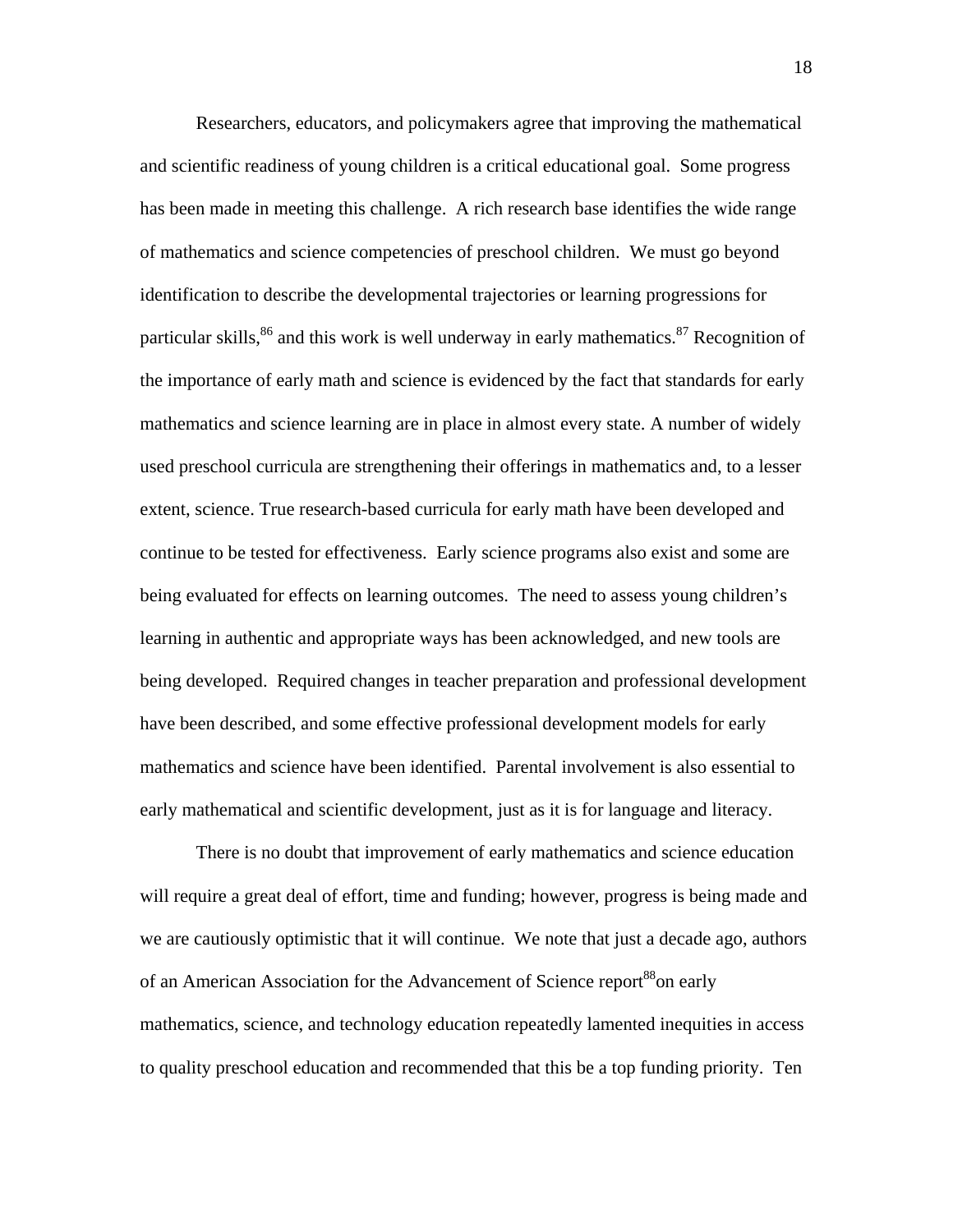years later, access to prekindergarten has never been greater, with more than 2 million 3 and 4-year-olds enrolled in state-funded preschool, special education, or Head Start programs in the 2007-2008 academic year.<sup>89</sup> While acknowledging that deep challenges exist to improve the mathematics and science education of preschool children, the evidence presented in this brief provides some clear directions for change. Lessons learned from the language and literacy domains can also guide efforts in early math and science. A number of promising approaches to curriculum, assessment, teacher training, and parent education exist. These can serve as models for larger scale efforts to improve practice in the preschool classroom, increase teacher knowledge, develop strong homeschool connections, and ultimately prepare young learners for future success in

mathematics and science.

 $\overline{a}$ 

<sup>4</sup> Mix, K. S. (2001). The construction of number concepts. *Cognitive Development, 17*, 1345-1363. <sup>5</sup> Clements, D. H., & Sarama, J. (2008). Experimental evaluation of the effects of a research-based

distinction as examples. *Cognitive Science, 14*, 79-106.

<sup>&</sup>lt;sup>1</sup> National Research Council. (1996). *National science education standards*. National Committee on Science Education Standards and Assessment. Center for Science, Mathematics, and Engineering Education. Washington, DC: National Academy Press.

<sup>&</sup>lt;sup>2</sup> Seo, K-H., & Ginsburg, H. P. (2004). What is developmentally appropriate in early mathematics education? Lessons from new research. In D. Clements, J. Sarama, & A. diBiase (Eds.), *Engaging young children in mathematics: Standards for early childhood mathematics education* (pp. 91-104)*.* Mahwah, NJ: Erlbaum.

 $3$  Callanan, M. A., & Oakes, L. A. (1992). Preschoolers' questions and parents' explanations: Causal thinking in everyday activity. *Cognitive Development, 7,* 213-233. 4

preschool mathematics curriculum. *American Educational Research Journal*, 45, 443-494.<br><sup>6</sup> National Council of Teachers of Mathematics. (2006). *Curriculum focal points for prekindergarten through grade 8 mathematics: A quest for coherence.* Reston, VA: Author. 7

National Council of Teachers of Mathematics. (2000). *Principles and standards for school mathematics.* Reston, VA: Author.

<sup>8</sup> Epstein, A. S. (2003). How planning and reflection develop young children's thinking skills. *Young Children*, *58*(4), 28–36. 9

<sup>&</sup>lt;sup>9</sup> National Council of Teachers of Mathematics. (2006).

<sup>&</sup>lt;sup>10</sup> Epstein, A. S. (2006). *The intentional teacher: Choosing the best strategies for young children's learning.* Washington, DC: National Association for the Education of Young Children.

<sup>&</sup>lt;sup>11</sup> Duschl, R. A., Schweingruber, H. A., & Shouse, A.W. (Eds.). (2006). *Taking science to school: Learning and teaching science in grades K-8*. Washington, DC: The National Academies Press.

<sup>&</sup>lt;sup>12</sup> Gelman, S., & Opfer, J. (2002). Development of the animate-inanimate distinction. In U. Goswami (Ed), *Blackwell handbook of childhood cognitive development* (pp. 151-166). Malden, MA: Blackwell.; Gelman,

R. (1990). First principles organize attention to relevant data: Number and the animate-inanimate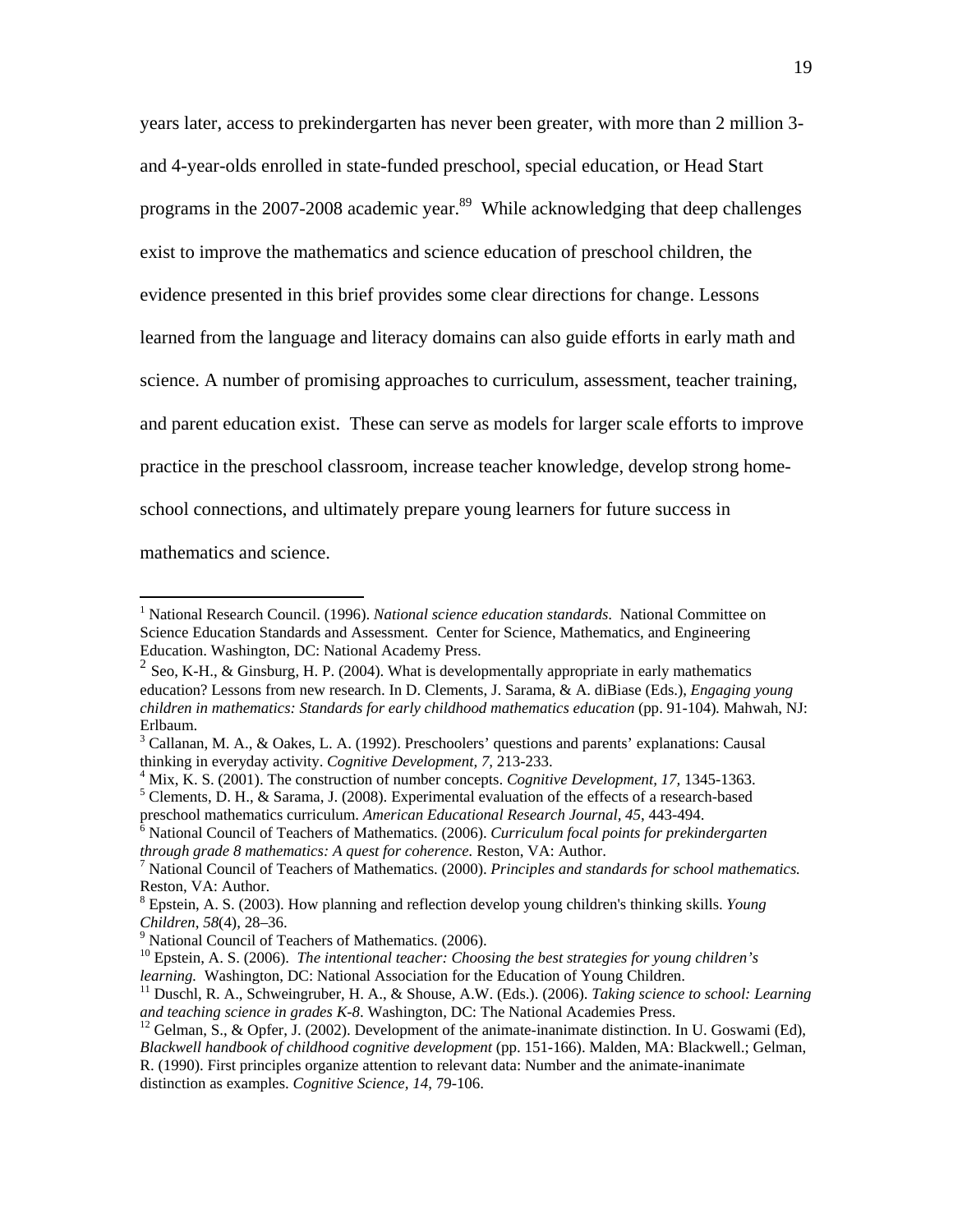<sup>13</sup> Massey, C., & Gelman, R. (1988). Preschoolers' ability to decide whether a photographed unfamiliar object can move itself. *Developmental Psychology*, 24(3), 307-317.<br><sup>14</sup> Gottfried, G. M., & Gelman, S. (2004). Developing domain-specific causal-explanatory frameworks: the

function of regrowth. *Child Development*, *64*, 1242-1257.; Hickling, A., & Gelman, S. (1995). How does your garden grow? Evidence of an early conception of plants as biological kinds. *Child Development, 66*, 856-876.; Inagaki, K., & Hatano, G. (1996). Young children's recognition of commonalities between animals and plants. *Child Development, 67*, 2823-2840.<br><sup>16</sup> Au, T. K., & Romo, L. F. (1999). Mechanical causality in children's "folkbiology." In D. Medin & S.

Atran (Eds.), *Folkbiology* (pp. 355-401)*.* Cambridge, MA: MIT Press.; Kalish, C. (1996). Causes and

symptoms in preschoolers' conception of illness. *Child Development, 67*, 1647-1670.<br><sup>17</sup> Solomon, G. E. A., & Johnson, S. C. (2000). Conceptual change in the classroom: Teaching young children to understand biological inh

<sup>18</sup> Schulz, L. E., & Bonawitz, E. B. (2007). Serious fun: Preschoolers engage in more exploratory play when evidence is confounded. *Developmental Psychology, 43*, 1045-1050.

<sup>19</sup> Chouinard, M. M. (2007). Children's questions: A mechanism for cognitive development. *Monographs* for the Society for Research in Child Development, 72, 1-129.

<sup>20</sup> Klahr, D., & Chen, Z. (2003). Overcoming the positive-capture strategy in young children: learning about indeterminacy. *Child Development, 74*, 1275-1296.; Ruffman, T., Perner, J., Olson, D. R., & Doherty, M. (1993). Reflecting on scientific thinking: Children's understanding of the hypothesis-evidence relation. *Child Development, 64, 1617-1636.* <sup>21</sup> Duschl et al. (2006).

<sup>22</sup> Clements, D. (2004). Geometric and spatial thinking in early childhood education. In D. Clements, J. Sarama, & A. diBiase (Eds.), *Engaging young children in mathematics: Standards for early childhood* 

<sup>23</sup> Duncan, G.J., Dowsett, C.J., Claessens, A., et al. (2007). School readiness and later achievement. *Developmental Psychology*, *43*, 1428-1446. 24 National Research Council. (2005).; Duschl et al. (2006).

25 Clements, D. H., & Sarama, J. (2004). Learning trajectories in mathematics education. *Mathematical Thinking and Learning, 6, 81-89.* <sup>26</sup> Strickland & Riley-Ayers. (2006).

<sup>27</sup> French, L. (2004). Science as the center of a coherent, integrated, early childhood curriculum. *Early Childhood Research Quarterly, 19*, 138-149.

<sup>28</sup> Snow, C. E. (1991). The theoretical basis for the relationships between language and literacy in development. *Journal of Research in Childhood Education, 6*, 5-10.; Snow, C. E., Barnes, W. S., Chandler, J., Goodman, J. F., & Hemphill, L. (1991). *Unfulfilled expectations: Home and school influences on literacy*. Cambridge, MA: Harvard University Press.; NRC. (2005).

<sup>29</sup> Conezio, K., & French, L. (2002). Science in the preschool classroom: Capitalizing on children's fascination with the everyday world to foster language and literacy development. *Young Children, 57*, 12- 18.; Gelman, R., & Brenneman, K. (in press). Science classrooms as learning labs. In N.L. Stein & S.

Raudenbusch (Eds.), *Developmental and learning science goes to school*. New York: Taylor & Francis. 30 Whitin, D. J., & Whitin, P. (2003). Talk counts: Discussing graphs with young children. *Teaching Children Mathematics, 10*, 142-149. 31 Gelman, R., & Brenneman, K. (2004). Science learning pathways for young children. *Early Childhood* 

*Research Quarterly, 19, 150-158.*; Gelman & Brenneman (in press).<br><sup>32</sup> Greenes, C. (1999). Ready to learn: Developing children's mathematical powers. In J.V. Copley (Ed.),

*Mathematics in the early years* (pp. 39-47). Washington, DC: National Association for the Education of Young Children.; Worth, K., Moriarty, R., & Winokur, J. (2004). Capitalizing on literacy connections. *Science and Children*, *41*(5) 35-39. 33 Conezio & French. (2002).

34 Brenneman, K., & Louro, I. F. (2008). Science journals in the preschool classroom. *Early Childhood Education Journal, 36*, 113-119. 35 National Research Council. (2005).

role of insides and immanence. *Cognitive Development*, 20, 137-158.<br><sup>15</sup> Backsheider, A. G., Shatz, M., & Gelman, S. (1993). Preschoolers' ability to distinguish living kinds as a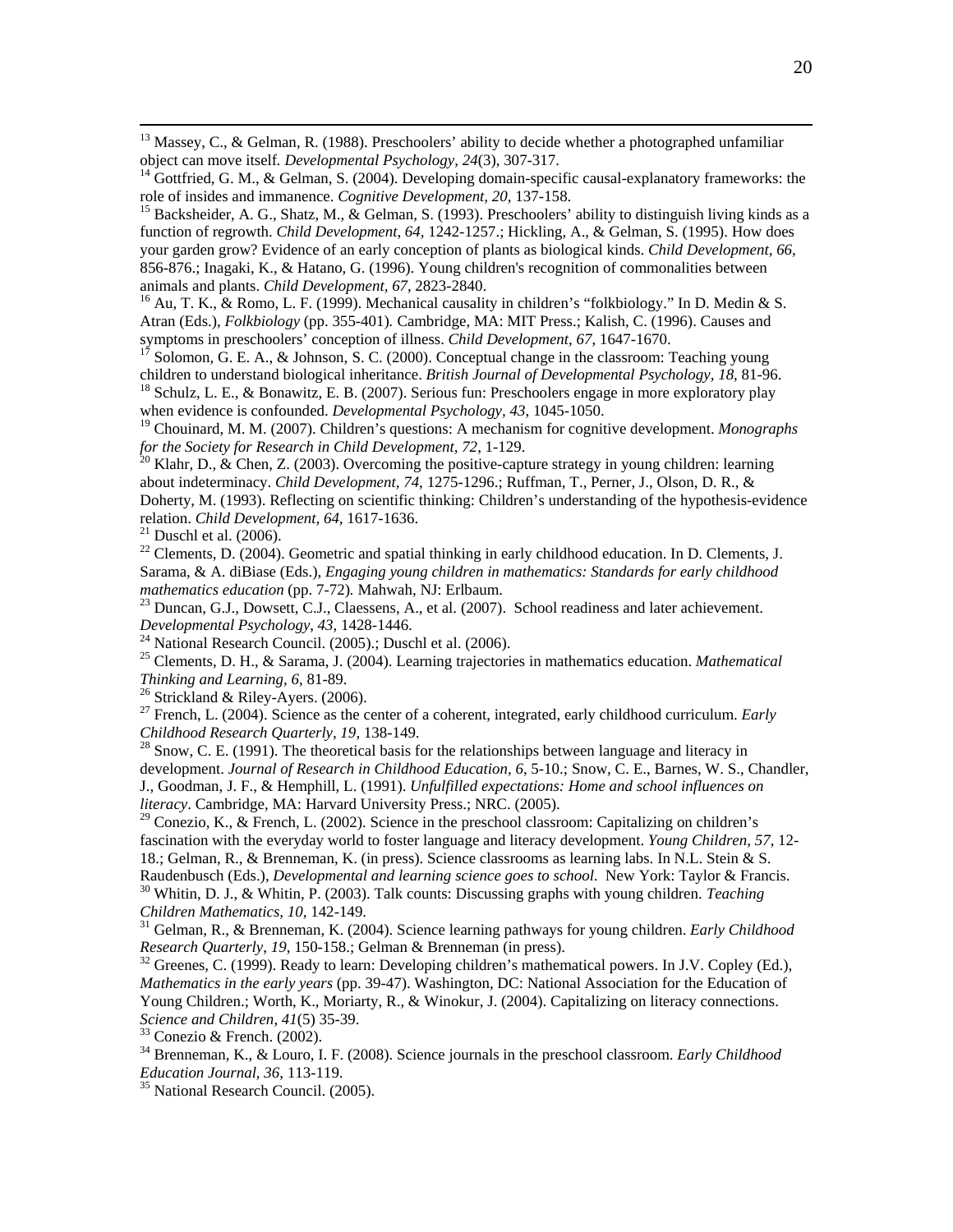36 NAEYC & NCTM. (2002). *Early childhood mathematics: Promoting good beginnings.* Washington, DC: National Association for the Education of Young Children.

<sup>38</sup> U.S. Department of Health and Human Services, Administration on Children, Youth, and Families, Head Start Bureau. (2003). *The Head Start path to positive child outcomes*. Washington, DC: Author.

39 Head Start Act PL 110-134 (2007).

 $^{40}$  NAEYC & NCTM. (2002); Neuman, S., & Roskos, K. (2005). The state of state pre-kindergarten standards. *Early Childhood Research Quarterly, 20*, 125-145; Scott-Little, C., Kagan, S. L., & Frelow, V. (2003). *Standards for preschool children's learning and development: Who has standards, how they were* 

*developed, and how they are used*. Raleigh, NC: SERVE. 41 Clements, D., Sarama, J., & diBiase, A. (Eds.) (2004). *Engaging young children in mathematics: Standards for early childhood mathematics education.* Mahwah, NJ: Erlbaum.; NAEYC & NCTM. (2002).; National Council of Teachers of Mathematics. (2006).

 $42$  Neuman & Roskos. (2005).

43 Duschl et al. (2006); Michaels, S., Shouse, A.W., & Schweingruber, H. A. (2008). *Ready, set, science! Putting research to work in K-8 science classrooms.* Washington, DC: The National Academies Press. 44 Epstein, A. S. (2003). How planning and reflection develop young children's thinking skills. *Young* 

*Children, 58*(4), 28–36.<br><sup>45</sup> NCTM & NAEYC (2002).<br><sup>46</sup> Baroody, A. J. (2001). Early number instruction. *Teaching Children Mathematics*, 8(3), 154-158. <sup>47</sup> NAEYC. (2009). Standard 2: NAEYC accreditation criteria for curriculum. Retrieved February 6, 2009,

from http://www.naeyc.org/academy/standards/standard2/standard2G.asp. 48 Conezio & French. (2002); Gelman & Brenneman. (2004).

49 Epstein, A. S. (2009). *Numbers Plus Preschool Mathematics Curriculum*. Ypsilanti, MI: High/Scope Press.

50 Epstein, A. S. (2007). *Essentials of active learning in preschool: Getting to know the High/Scope Curriculum*. Ypsilanti, MI: High/Scope Press.; Neill, P. (2008). *Real science in preschool: Here, there, and everywhere.* Ypsilanti, MI: High/Scope Press.<br><sup>51</sup> Copley, J., Jones, C., & Dighe, J. (2007). *Mathematics: the Creative Curriculum approach.* Washington,

DC: Teaching Strategies.

52 NAEYC & NCTM. (2002); NCTM. (2006).

53 Clements & Sarama. (2008).

<sup>54</sup> Golbeck, S., & Ginsburg, H. P. (Eds.). (2004). Early learning in mathematics and science [Special Issue]. *Early Childhood Research Quarterly, 19*(1).

<sup>55</sup> Starkey, P., Klein, A., & Wakeley, A. (2004). Enhancing young children's mathematical knowledge through a pre-kindergarten mathematics intervention. *Early Childhood Research Quarterly, 19*(1), 99-120. <sup>56</sup> Early, D. M., Maxwell, K. L., Burchinal, M., Alva, S., Bender, R., Bryant, D., et al. (2007). Teachers' education, classroom quality, and young children's academic skills: Results from seven studies of preschool programs. *Child Development, 78*, 558-580; Ginsburg, H. P., Lee, J. S., & Stevenson-Boyd, J. (2008). Mathematics education for young children: What it is and how to promote it. *Society for Research* 

*in Child Development Social Policy Report, 22, 3-22; Bowman, Donovan, & Burns. (2001).*<br><sup>57</sup> Brown, E.T. (2005). The influence of teachers' efficacy and beliefs regarding mathematics instruction in the early childhood classroom. *Journal of Early Childhood Teacher Education, 26*, 239-257.; Graham, T. A., Nash, C., & Paul, K. (1997). Young children's exposure to mathematics: The child care context. *Early Childhood Education Journal, 25*, 31-38.; Stipek, D. (2008). The price of inattention to mathematics in early childhood education is too great. *Society for Research in Child Development Social Policy Report, 22*, 13.

58 Graham, Nash, & Paul. (1997).

<sup>59</sup> Rudd, L. C., Lambert, M. C., Satterwhite, M., & Zaier, A. (2008). Mathematical language in early childhood settings: What really counts? *Early Childhood Education Journal*, 36, 75-80.

<sup>60</sup> Tu, T. (2006). Preschool science environment: What is available in a preschool classroom? *Early Childhood Education Journal, 33*(4), 245-251.<br><sup>61</sup> Nayfeld, I., Brenneman, K., & Gelman, R. (2008, submitted). *Science in the classroom: Finding a* 

*balance between autonomous exploration and teacher-led instruction in preschool settings.*

<sup>&</sup>lt;sup>37</sup> Derry Koralek (personal communication, March 19, 2009).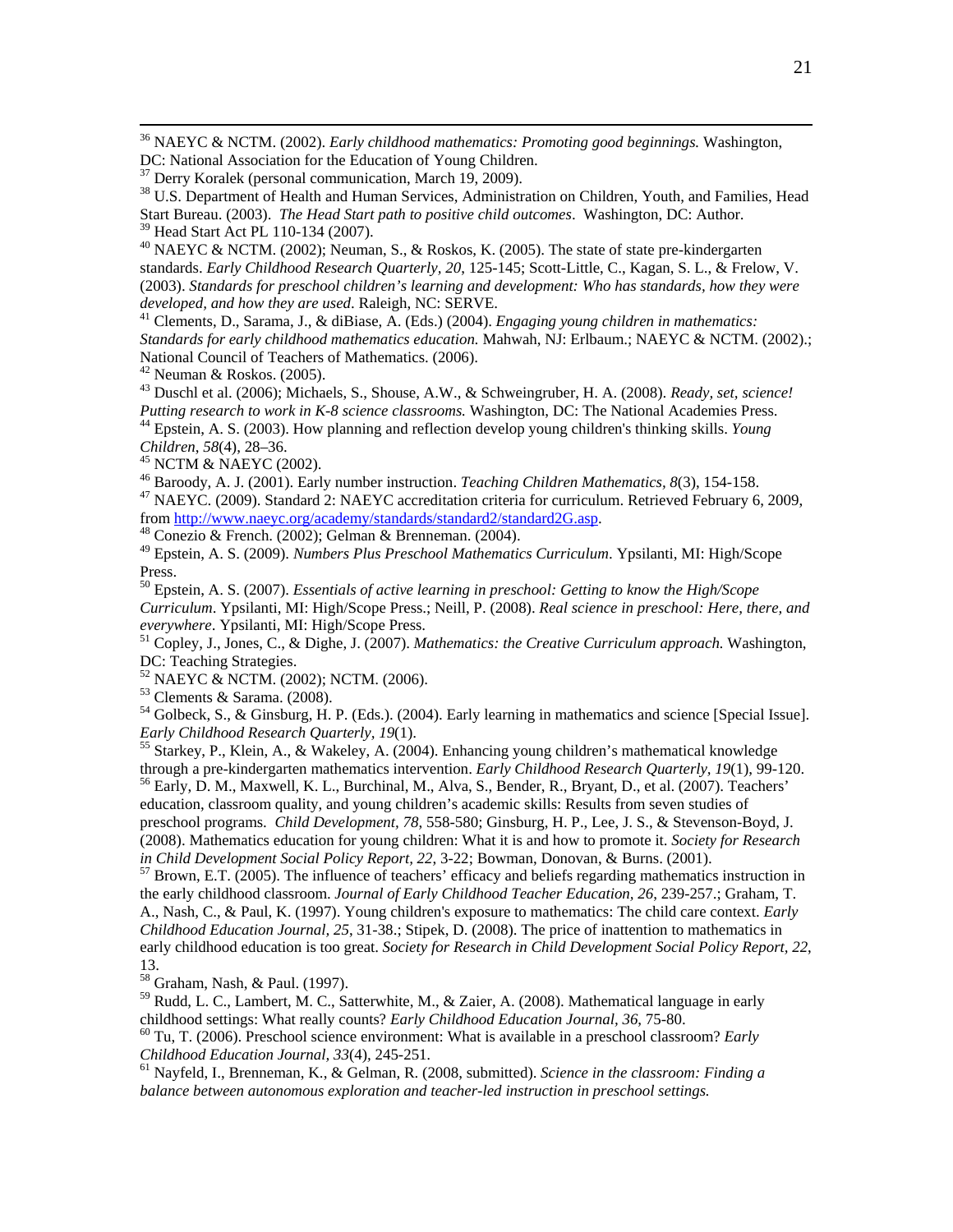62 Snow, C. E., & Van Hemel, S. B. (Eds.). (2008). *Early childhood assessment: Why, what, and how.* Washington, DC: The National Academies Press.

64 HighScope Educational Research Foundation. (2003). *Preschool Child Observation Record*. Ypsilanti, MI: HighScope Press; Meisels, S. J., Liaw, F. R., Dorfman, A., Nelson, R. F. (1995). The Work Sampling System: Reliability and validity of a performance assessment for young children. *Early Childhood Research Quarterly, 10*, 277-296.; Riley-Ayers, S., Stevenson-Boyd, J., & Frede, E. (2008). *Improving teaching through systematic assessment: Early learning scale and guidebook.* New Brunswick, NJ: National Institute for Early Education Research.

<sup>65</sup> Starkey, P., Klein, A., & Wakeley, A. (2004).<br><sup>66</sup> Ginsburg, H. (2009). Early Mathematics Assessment System (EMAS). Author.

 $<sup>67</sup>$  Clements, D.H., Sarama, J., & Liu, X.H. (2008). Development of a measure of early mathematics</sup> achievement using the Rasch model: the Research-Based Early Maths Assessment. *Educational Psychology, 28, 457-482.*<br><sup>68</sup> Greenfield, D.B., Dominguez, M.X., Fuccillo, J.M., Maier, M.F., & Greenberg, A.C. (2009,

April). *Development of an IRT-based direct assessment of preschool science*. Presented at the biennial meeting of the Society for Research in Child Development, Denver, CO.

 $\degree$  Chittenden, E., & Jones, J. (1999). Science assessment in early childhood programs. In *Dialogue on early childhood science, mathematics, and technology education*. Washington, DC: Project 2061, American Association for the Advancement of Science.; NAEYC & NCTM. (2002).<br><sup>70</sup> Strickland & Riley-Ayers. (2006).

 $71$  Baroody, A.J. (2004). The developmental bases for early childhood number and operations standards. In D. Clements, J. Sarama, & A. diBiase (Eds.), *Engaging young children in mathematics: Standards for early childhood mathematics education* (pp. 173-219). Mahwah, NJ: Erlbaum.<br><sup>72</sup> Klibanoff, R., Levine, S. C., Huttenlocher, J., Vasilyeva, M., & Hedges, L. (2006). Preschool children's

mathematical knowledge: The effect of teacher "math talk." *Developmental Psychology, 42*, 59-69. 73 Rudd et al. (2008); Seo & Ginsburg. (2004).

 $74$  Copley, J., & Padrón, Y. (1999). Preparing teachers of young learners: Professional development of early childhood teachers in mathematics and science. In *Dialogue on early childhood science, mathematics, and technology education*. Washington, DC: Project 2061, American Association for the Advancement of Science.

<sup>75</sup> Isenberg, J. P. (2000). The state of the art in early childhood professional preparation. In D. Horm-Wingerd & M. Hyson (Eds.), *New teachers for a new century: The future of early childhood professional preparation* (pp. 17-58). Washington, DC: U.S. Department of Education.<br><sup>76</sup> Lobman, C., Ryan, S., & McLaughlin, J. (2005). Reconstructing teacher education to prepare qualified

preschool teachers: Lessons from New Jersey. *Early Childhood Research & Practice, 7*(2). Retrieved March 25, 2009, from <u>http://ecrp.uiuc.edu/v7n2/lobman.html</u>.<br><sup>77</sup> Barnett, W.S., Epstein, D.J., Friedman, A.H., Stevenson-Boyd, J., & Hustedt, J.T. (2009). *The State of* 

*Preschool 2008: State Preschool Yearbook*. New Brunswick, NJ: National Institute for Early Education Research.

<sup>78</sup> NAEYC & NCTM. (2002); Sarama, J., & diBiase, A. (2004). The professional development challenge in preschool mathematics. In D. Clements, J. Sarama, & A. diBiase (Eds.), *Engaging young children in mathematics: Standards for early childhood mathematics education* (pp. 415-448). Mahwah, NJ: Erlbaum.<br><sup>79</sup> Sarama & DiBiase. (2004).

80 Copley & Padrón. (1999)

<sup>81</sup> Cannon, J., & Ginsburg, H. P. (2008). "Doing the math": maternal beliefs about early mathematics versus language learning. *Early Education & Development*, 19, 238-260.

<sup>82</sup> Weiss, H. (1999). Partnerships among families, early childhood educators, and communities to promote early learning in science, mathematics, and technology. In *Dialogue on early childhood science, mathematics, and technology education*. Washington, DC: Project 2061, American Association for the Advancement of Science.

<sup>83</sup> Starkey, P. & Klein, A. (2000). Fostering parental support for children's mathematical development: an interview with Head Start families. *Early Education and Development*,  $11(5)$ , 659-680.

<sup>84</sup> Copley, J. (2004). The early childhood collaborative: a professional development model to communicate and implement standards. In D. Clements, J. Sarama, & A. diBiase (Eds.), *Engaging young children in* 

<sup>&</sup>lt;sup>63</sup> NAEYC & NCTM. (2002).